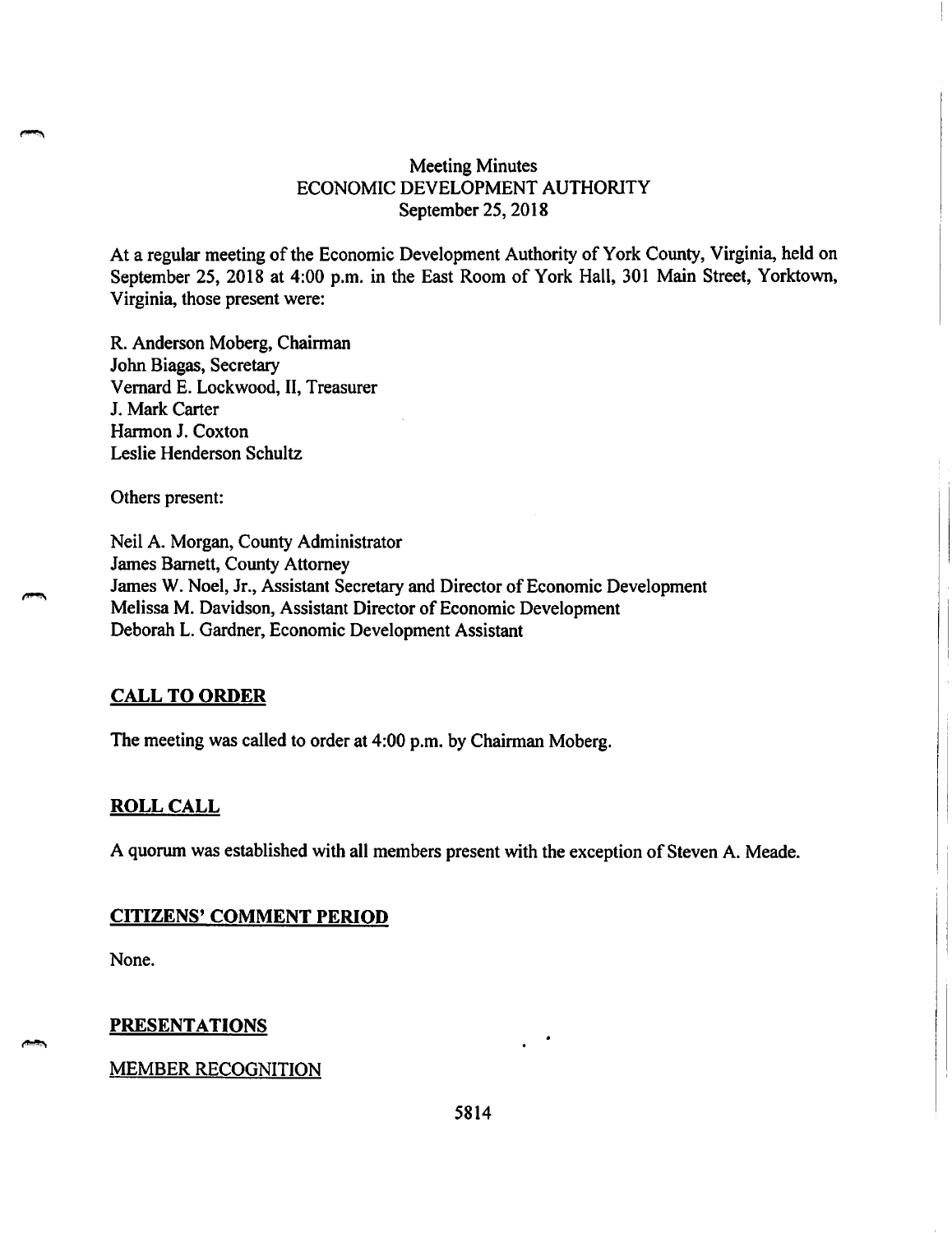Chairman Moberg thanked Mr. Tom Anderson and Mr. Harvey Weinstein for their service on the EDA.

Mr. Noel noted the exemplary service that both gentlemen had given. Mr. Weinstein served four years and Mr. Anderson served eight years including service as Vice-Chairman for three years.

Chairman Moberg expressed the Authority's appreciation to both members and then presented them each with a gift of remembrance – a beautiful, framed picture of the LaHermoine'.

Mr. Anderson thanked the Authority for the recognition and stated it was his pleasure to serve.

Mr. Weinstein also stated it was his pleasure to serve on the EDA and he hoped to return and serve another term.

#### **NEW BUSINESS**

#### **KING OF CLUBS COFFEE**

Mr. Noel introduced and welcomed Mr. Lance Zaal, the Managing Member and Founder of King of Clubs Coffee. Mr. Noel explained the company is considering a retail location on Route 60 and has applied for an economic development grant.

Mr. Zaal described his coffee operation of importing coffee beans, roasting, packaging, including recyclable K-cups, expresso pods and bags for wholesale. He provided cold-brew samples and nitroinfused coffee to the EDA members, noting the nitro is their most popular product. Mr. Zaal explained they are busy with the company's expansion and noted the grant would help secure a headquarters location with all of their production in one place.

Mr. Zaal concluded his presentation and left the meeting at 4:18 p.m.

#### PROPERTY ACQUISITION

Mr. Noel reported on the proposed acquisition of 121 Alexander Hamilton Boulevard (Redcoats Antiques) the house located between the County Administration and Finance buildings. He stated the purchase agreement was negotiated for \$650,000. Mr. Noel mentioned the owner would like the County to consider leasing back to her if she is unable to find a suitable replacement home. He noted this property fits naturally into the County's campus for expanding County offices.

Mr. Morgan said the County would like for the EDA to be the vehicle to purchase this property and, since the carriage house is currently occupied, he recommended the EDA own the property for the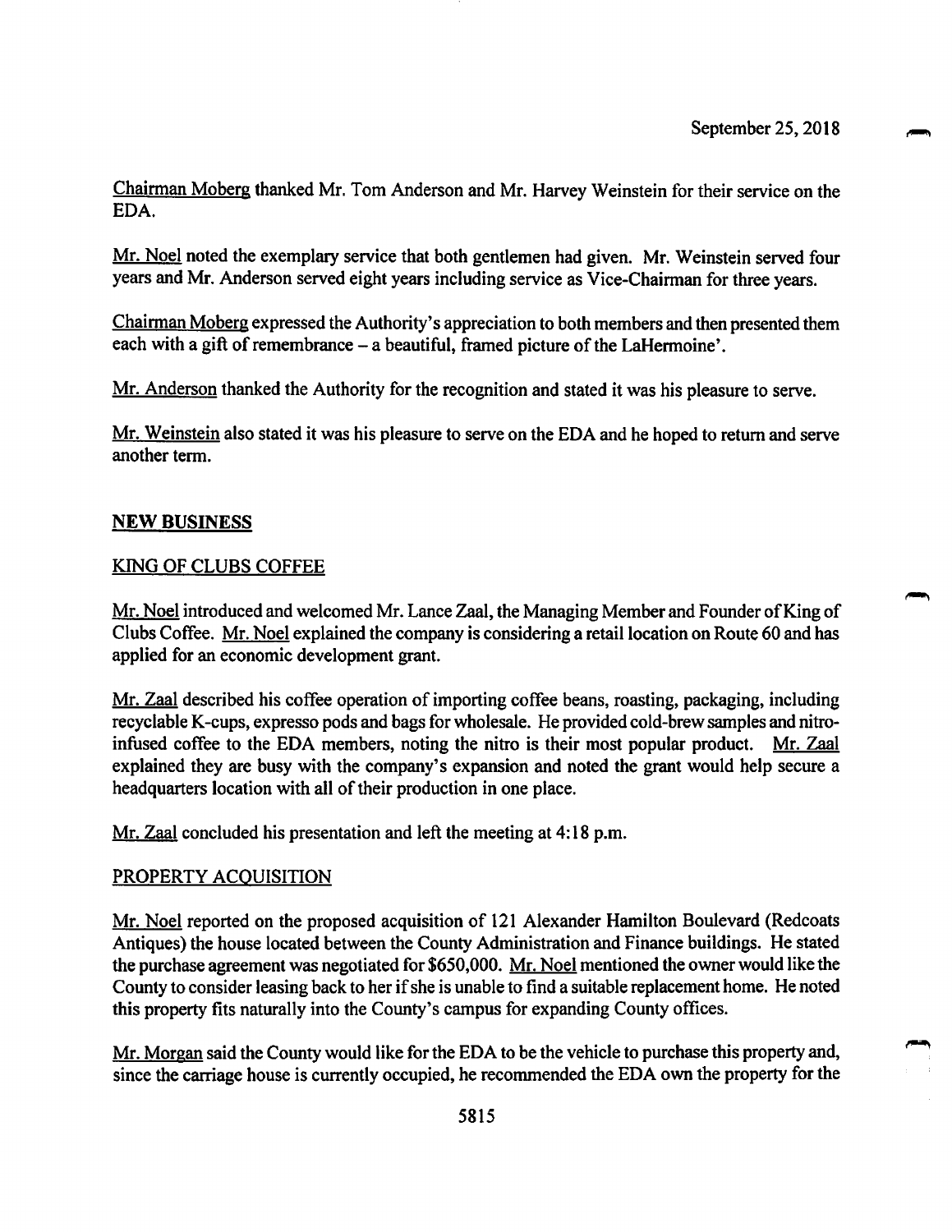September 25, 2018

duration of the tenant occupancy. Mr. Morgan noted he is planning to use some year-end surplus money to reimburse the reserves that will provide the purchase funds and that \$150,000 is being set aside to renovate the building to make it usable for County offices, perhaps the Department of Parks, Recreation and Tourism.

Mr. Biagas moved to approve the following Resolution for the purchase of property located at 121 Alexander Hamilton Boulevard, Yorktown, VA, with the funds to be supplied through the County's budget:

# **RESOLUTION OF THE** ECONOMIC DEVELOPMENT AUTHORITY OF YORK COUNTY, VIRGINIA

WHEREAS, the Economic Development Authority of York County, Virginia, proposes to purchase from Rosemary J. Stacpoole property consisting of approximately .5 acres, located at 121 Alexander Hamilton Boulevard, Yorktown, Virginia for a purchase price of \$650,000.00;

BE IT RESOLVED that the Chairman of the Economic Development Authority is hereby authorized to execute a contract to purchase said property for a purchase price of \$650,000.00.

BE IT FURTHER RESOLVED that the Chairman is authorized to execute closing documents, and the Assistant Secretary is authorized to do such other acts as may reasonably be required to complete closing on the transaction.

On roll call the vote was:

Yea:  $(6)$ Biagas, Carter, Coxton, Lockwood, Schultz, Moberg Nay:  $(0)$ 

# YORK RIVER COMMERCE PARK

Mr. Noel reported receiving a bill for signage for the York River Commerce Park (YRCP) entrance. A new sign was installed because the original sign was falling down. He stated he requested the Owner's Association install a new sign back when the EDA still owned property in the park and he agreed that the Authority would share the cost. He is asking the EDA to approve to pay 20% of the cost of the new sign, or  $$1,237.60$ .

Mr. Lockwood moved to approve the 20% cost (\$1,237.60) of the new signage in the York River Commerce Park, to be paid from the Capital Fund.

On roll call the vote was: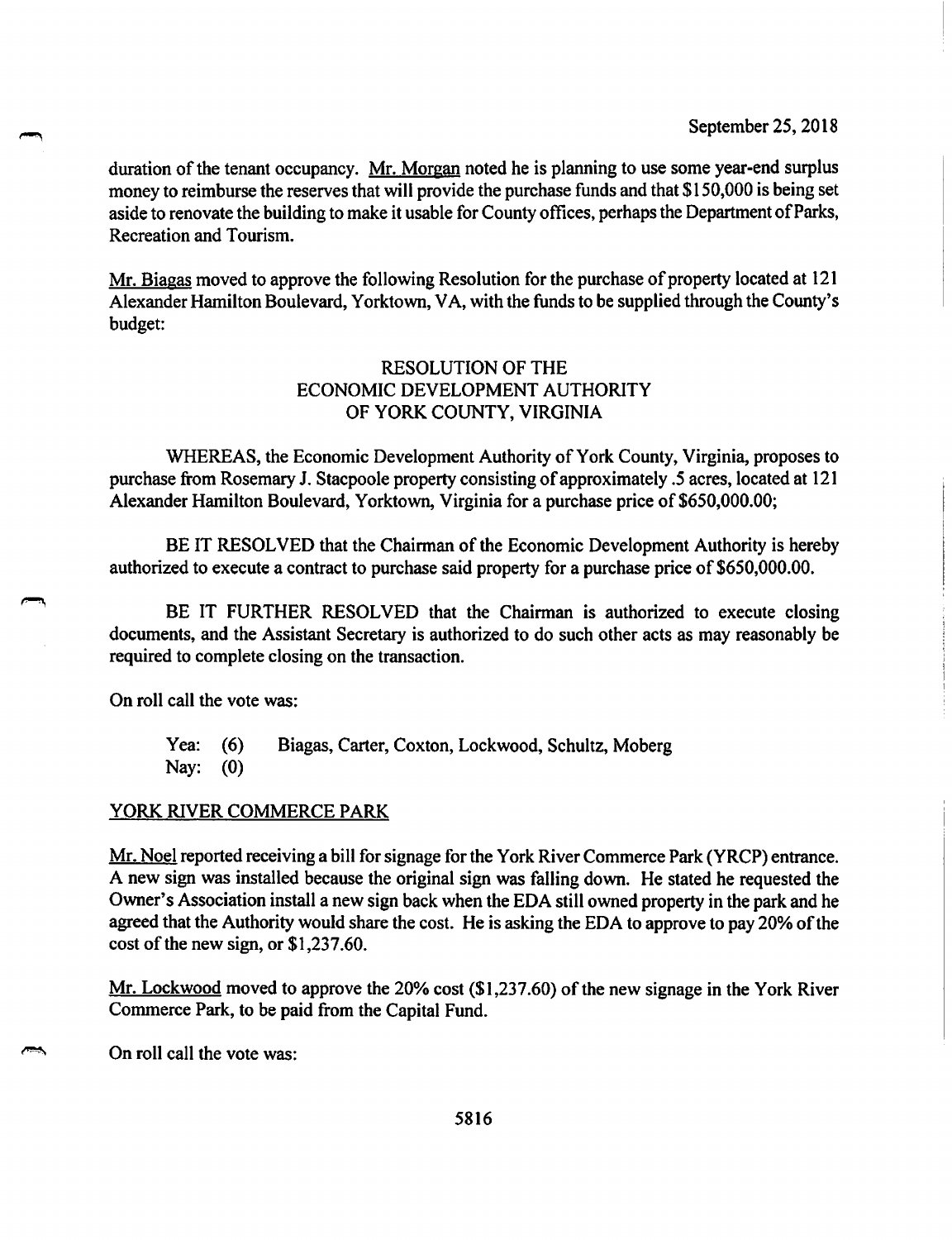Yea:  $(6)$ Carter, Coxton, Lockwood, Schultz, Biagas, Moberg Nav:  $(0)$ 

# **CRE PROGRAM GRANT**

Ms. Davidson gave an overview of a program offered by the Center for Retail Excellence (CRE). This program provides startups and new business owner's classes on every aspect of operating a business with each class being taught by subject matter experts. She explained there is one located in Gloucester and one in Norfolk, and they would like to offer one in York County. The York County Chamber has agreed to allow the use of their conference room for this program. The class is 42 weeks long and costs of \$995 to attend. Ms. Davidson stated after the program completion, the business owner would have a fully vetted business plan. She noted the similarity to the NxLevel program that was previously offered through the Small Business Development Center. Ms. Davidson would like to have the Authority's support of a matching grant program to reimburse participants one-half of the cost. Ms. Davidson explained there is \$2,975 left in the former NxLevel grant fund (NxLevel program is no longer offered) and suggested added \$7,025 to the fund and changing the name to the CRE Program Grant. All grant recipients would have to either live in York County or have an existing business in York County.

Mr. Biagas moved to approve \$7,025.00 from the capital account to be added to the \$2,975.00 remaining NxLevel funds, and a name change to the "Center for Retail Excellence" grant.

On roll call the vote was:

Yea:  $(6)$ Coxton, Lockwood, Schultz, Biagas, Carter, Moberg Nay:  $(0)$ 

### **OLD BUSINESS**

### **SEWER EXTENSION PROJECT**

Mr. Noel discussed the proposed restaurant property site at 7120-24 George Washington Memorial Highway and the EDA's commitment to extend sewer to the site. He reminded the members that up to \$20,000 was approved at the April 24, 2018 EDA meeting. The Utility Engineering Department estimated a cost of \$18,000, but only one bid came in for \$33,500. Mr. Noel noted the recent cost increase for this type of work and asked the EDA to consider approving the additional amount.

Mr. Carter moved to approve an additional \$13,500 from the capital fund for the sewer extension work located at 7120-24 George Washington Memorial Highway.

On roll call the vote was: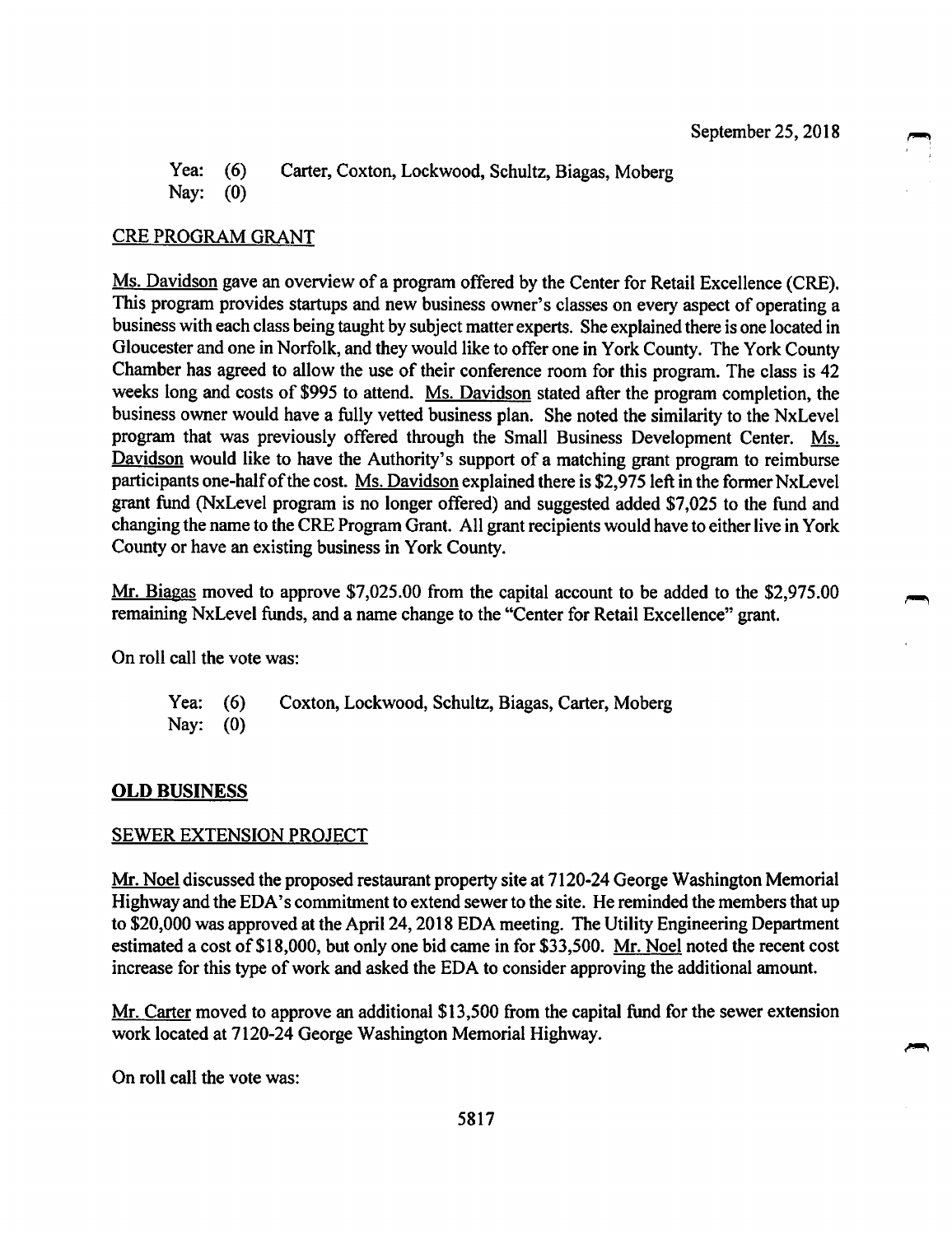#### Yea: Lockwood, Schultz, Biagas, Carter, Coxton, Moberg  $(6)$ Nay:  $(0)$

#### **AFFORDABLE FASTENERS**

Mr. Noel recapped a previous discussion concerning Affordable Fasteners purchasing 1.02 acres of the EDA-owned property at 410 Old York-Hampton Highway. He noted they are a growing York County company located in the Yorktown Commerce Center, and this would be a good location for them and it would leave two developable parcels on either side of this property. Mr. Noel is recommending the Authority's approval of the proposed Resolution that will authorize the property sale to Affordable Fasteners (AFSCO, LLC) for \$66,300.00.

Mr. Lockwood moved to approve the proposed Resolution as stated:

# **RESOLUTION OF THE** ECONOMIC DEVELOPMENT AUTHORITY OF YORK COUNTY, VIRGINIA

WHEREAS, the Economic Development Authority of York County, Virginia, proposes to sell to AFSCO, LLC, a Virginia limited liability company, property consisting of approximately 1.02 acres, shown as "Proposed Parcel B1" on Exhibit A (attached to the Agreement for Purchase and Sale of Real Estate) entitled "CS101 Conceptual Plan Layout," made by Landtech Resources, Inc.

BE IT RESOLVED that the Chairman of the Economic Development Authority is hereby authorized to execute a contract to sell said property referenced above for a purchase price of \$66,300.00.

BE IT FURTHER RESOLVED that the Chairman is authorized to execute a deed and such other documents, and the Assistant Secretary is authorized to do such other acts as may reasonably be required to complete closing on the transaction.

On roll call the vote was:

Schultz, Biagas, Carter, Coxton, Lockwood, Moberg Yea:  $(6)$ Nay:  $(0)$ 

#### **MARLOWE WE CARE**

Mr. Noel explained Mr. Marlowe was originally interested in a 3.0 acre parcel at 410 Old York-Hampton Highway but, after the sale was approved by the EDA, they asked for a reduction of the proposed building size. Mr. Noel stated he has not been unable to reach Mr. Marlowe to firm up a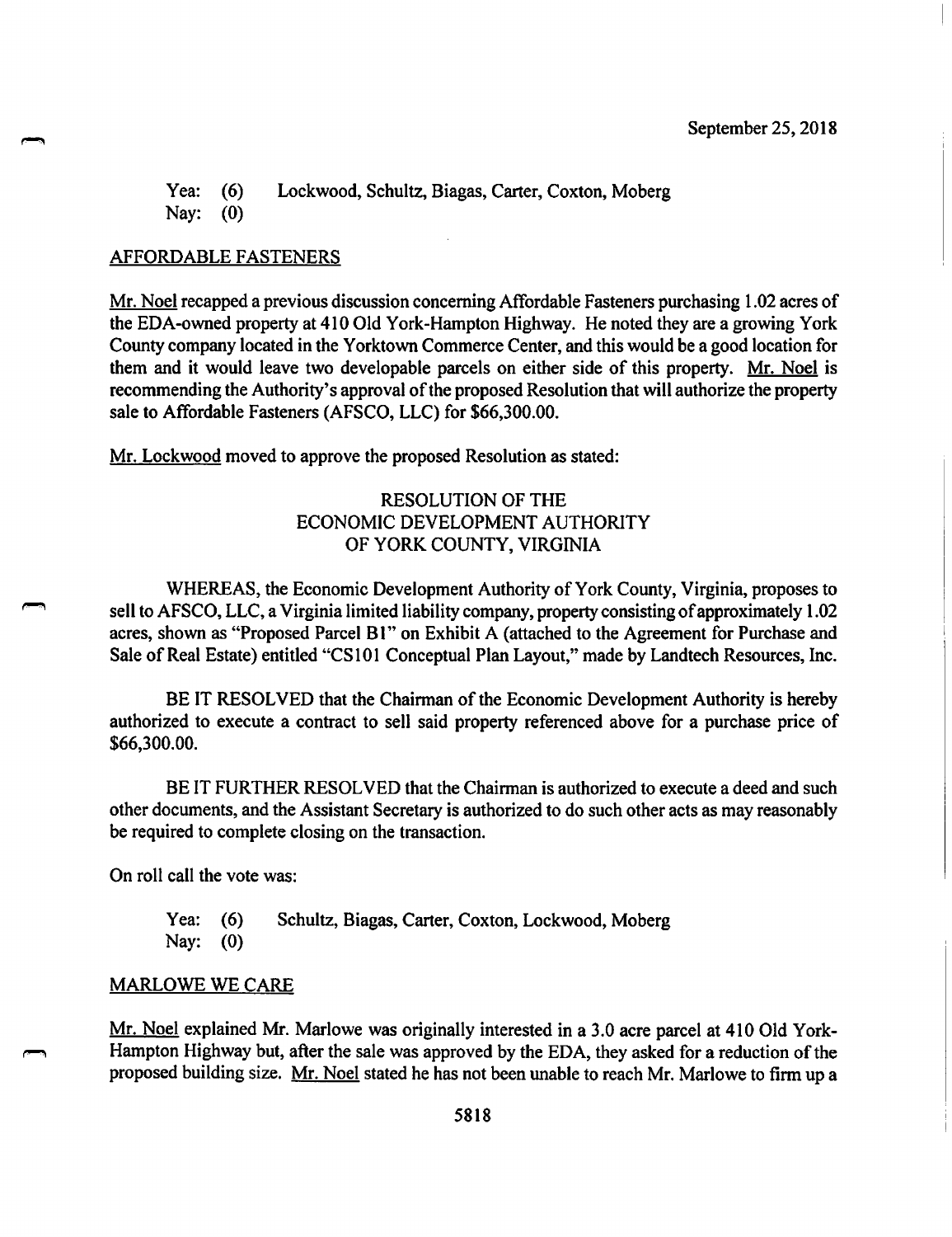new Purchase and Sale Agreement.

# WAUKESHAW DEVELOPMENT, INC.

Mr. Noel reported he has a Letter of Intent from Mr. McCormack to acquire and develop the EDA property at 7120-7124 George Washington Memorial Highway and, once it is executed by the EDA, it requires the Authority to have a Purchase and Sale Agreement in place within 30 days.

Mr. Morgan stated he felt the concept outlined in the Letter of Intent was what the Board asked the EDA to do and they were satisfied with the proposal.

Mr. Noel explained that if the Letter of Intent is executed at this meeting, the Purchase and Sale Agreement would be on next month's Agenda.

Mr. Carter moved to approve the Assistant Secretary to execute the Letter of Intent with Waukeshaw Development, Inc.

On roll call the vote was:

Yea: Biagas, Carter, Coxton, Lockwood, Schultz, Moberg  $(6)$ Nay:  $(0)$ 

### **FINANCIALS**

The Chairman duly noted the receipt of the May and June 2018 Treasurer and Financial Reports.

### **APPROVAL OF MINUTES**

Mr. Biagas moved that the minutes of the August 28, 2018 Regular Meeting be approved.

On roll call the vote was:

Carter, Coxton, Lockwood, Schultz, Biagas, Moberg Yea:  $(6)$ Nay:  $(0)$ 

#### **CLOSED MEETING**

The Chairman noted that it was in his judgment appropriate for the Authority to enter into closed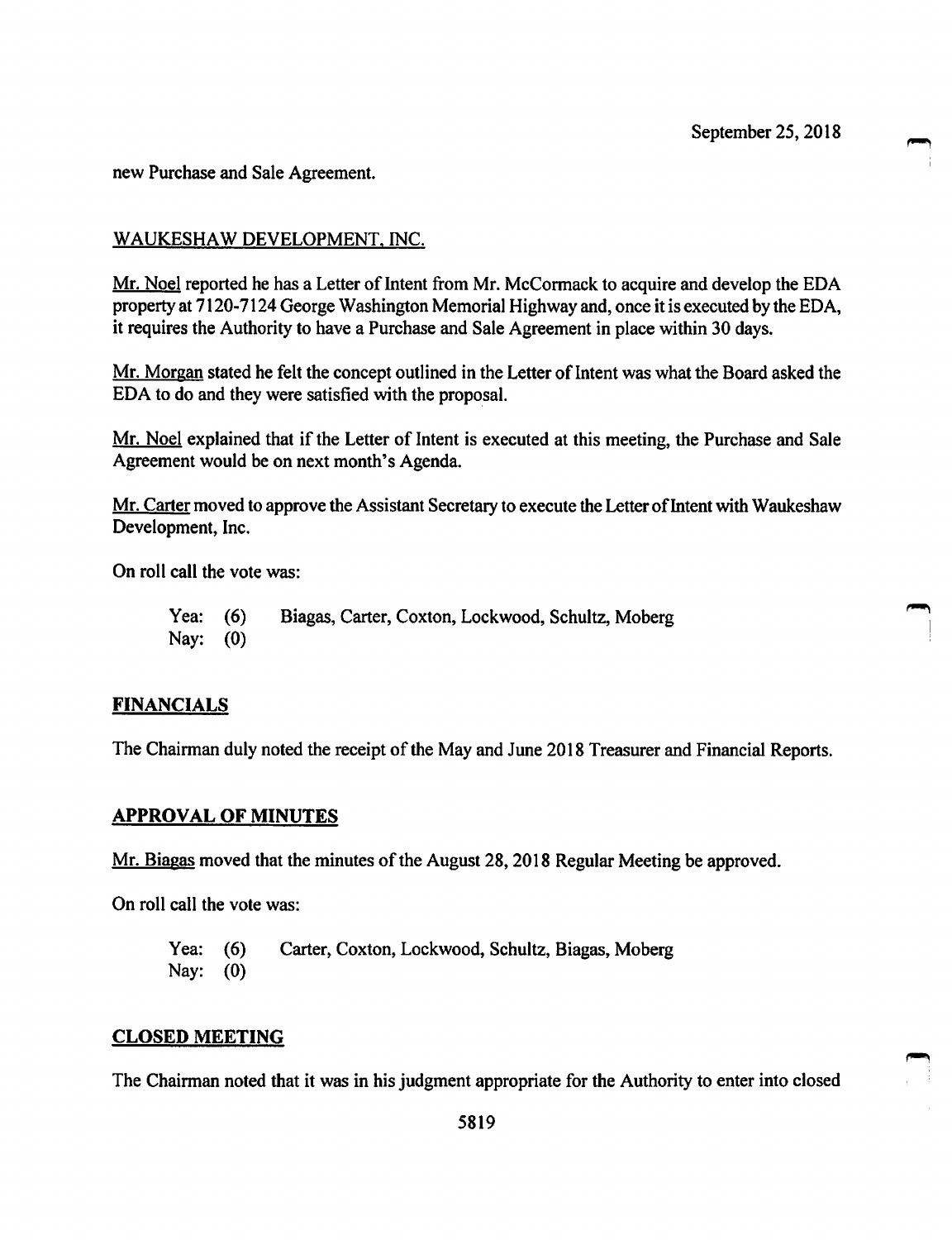meeting as authorized by the Virginia Freedom of Information Act for the purpose of Prospective Business under Section 2.2-3711(A)(5).

Mr. Lockwood moved that the Authority enter into a closed meeting for the aforesaid purpose(s) and that the Authority deemed it necessary, as specified by the Virginia Freedom of Information Act, that Neil Morgan, Jim Barnett, Jim Noel, Melissa Davidson and Debbie Gardner, be present during the closed meeting. This motion was seconded by Mr. Biagas and approved.

On roll call the vote was:

Coxton, Lockwood, Schultz, Biagas, Carter, Moberg Yea:  $(6)$ Nay:  $(0)$ 

The Authority entered into closed meeting at 4:48 p.m.

# **RETURN FROM CLOSED MEETING**

The Authority returned to open meeting at 5:10 p.m.

# <u>ROLL CALL VOTE CERTIFYING COMPLIANCE WITH SECTION 2.2-3711.1 D OF THE</u> **CODE OF VIRGINIA**

Mr. Lockwood moved that, to the best of each members' knowledge, only public business matters lawfully exempted from the open meeting requirements specified under the Virginia Freedom of Information Act were discussed in closed meeting, and that only such public business matters related to Prospective Business under Section 2.2-3711( $A$ )(5) were discussed during closed meeting. Mr. Biagas seconded this motion.

The Chairman stated that if any member of the Authority believed that there was a departure from the requirements of the Virginia Freedom of Information Act, that the member was required by law to state his objection prior to the vote, indicating the substance of the departure that in his judgment had taken place. No such objection was raised. The roll call was as follows:

On roll call the vote was:

Yea:  $(6)$ Lockwood, Schultz, Biagas, Carter, Coxton, Moberg Nay:  $(0)$ 

### **KING OF CLUBS COFFEE**

Mr. Noel discussed the company's projected tax revenue of \$28,000 for two years and noted Mr.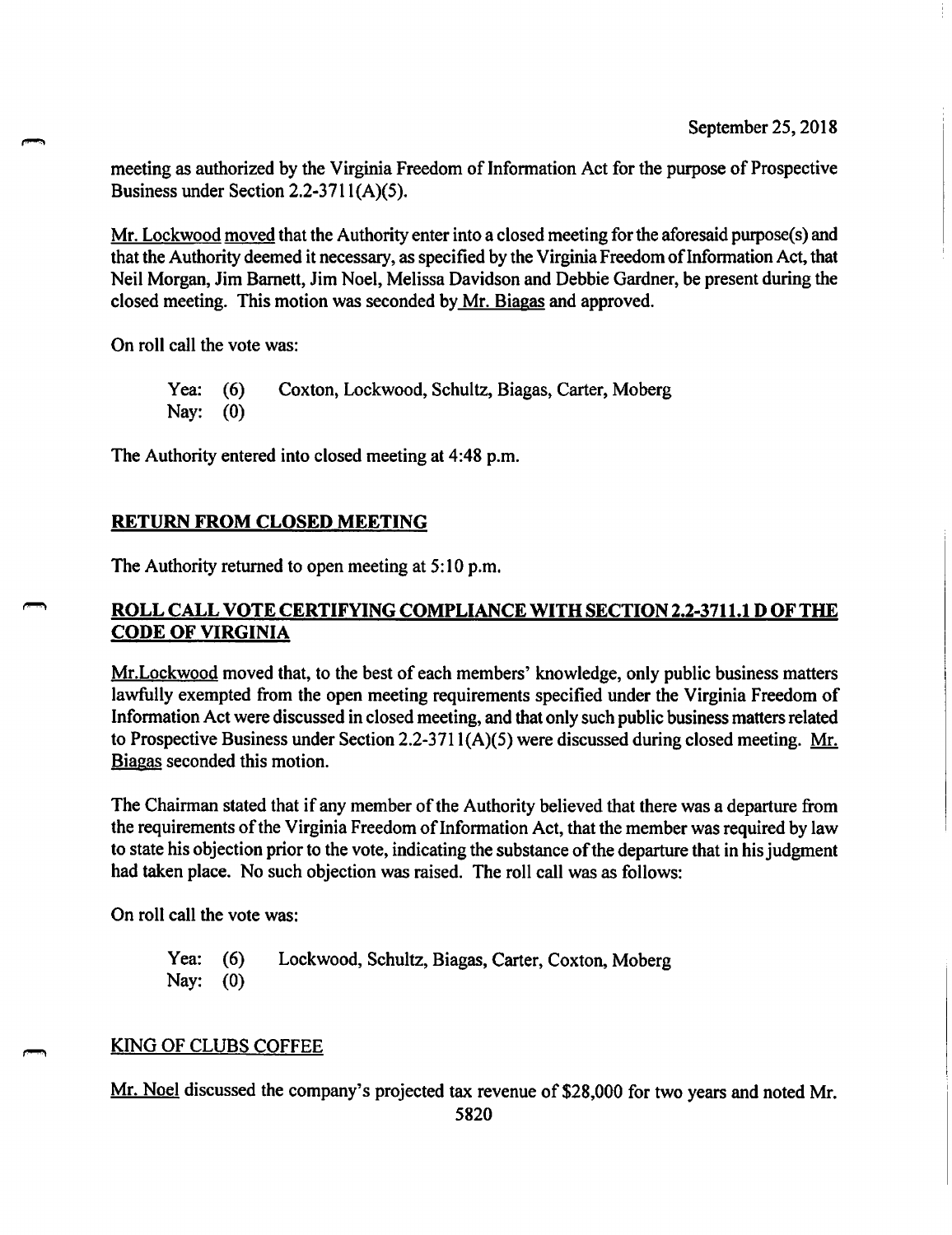Zaal was asking for an \$80,000 economic development grant. Mr. Noel said there are several pieces of capital equipment that the grant could be tied to. He noted that specialty coffee brews were a growing business that could add to the tourism environment in that corridor.

Mr. Lockwood referred to the business's capital expenditures and stated he is not sure what is needed right away versus what is needed down the road. He noted concerns over the unknown amount of Mr. Zaal's small business loan and matching grant. Mr. Lockwood stated he would like to know specifically what needed to be funded.

Ms. Davidson noted the application indicated the grant would be for capital investment for expansion. The owner said he was currently roasting in two different locations, and the grant would bring it all together and allow them to expand.

Mr. Morgan noted a recent grant was given to Mobjack Bay Coffee Roasters.

Mr. Lockwood stated he did not have a problem with the concept, but he'd like to see certain information included on their cost schedule so he could determine how the costs and grants factor into the equation. He suggested they ask for a cost schedule showing sources and uses of funds before a determination of a grant can be made.

Chairman Moberg reminded everyone that a previous grant was given Mobjack Bay Coffee Roasters and that should be considered in determination of this grant.

# **COUNTY ADMINISTRATOR COMMENTS**

Mr. Morgan reported that the Tourism Council is up and running and Mr. Wassmer is the Chairman of the group. He explained the importance of this group because eight of the top thirteen real estate taxpayers are tourism-related. He mentioned that the County has received its first month of supplemental sales tax that came in at about 70% of projections. Mr. Morgan elaborated on the Board's September Work Session and the next six years CIP: (1) a new law enforcement building; (2) an upgrade to Fire & Life Safety and Social Services; (3) a central location for Planning & Development Services; (4) upgrades to the County Admin building (5) acquiring and renovating the house on the hill for County offices (6) renovations for the Finance Building. Mr. Morgan stated he thinks this can all be done in the next 6-8 years and that it can be afforded if the current revenue base remains the same. He reported the school superintendent's top two priorities in the next CIP are to accelerate the expansion of Queens Lake Middle School and the renovation of Seaford Elementary.

# DIRECTOR OF ECONOMIC DEVELOPMENT COMMENTS

Mr. Noel mentioned that Mr. Meade is absent this evening because he is attending the James City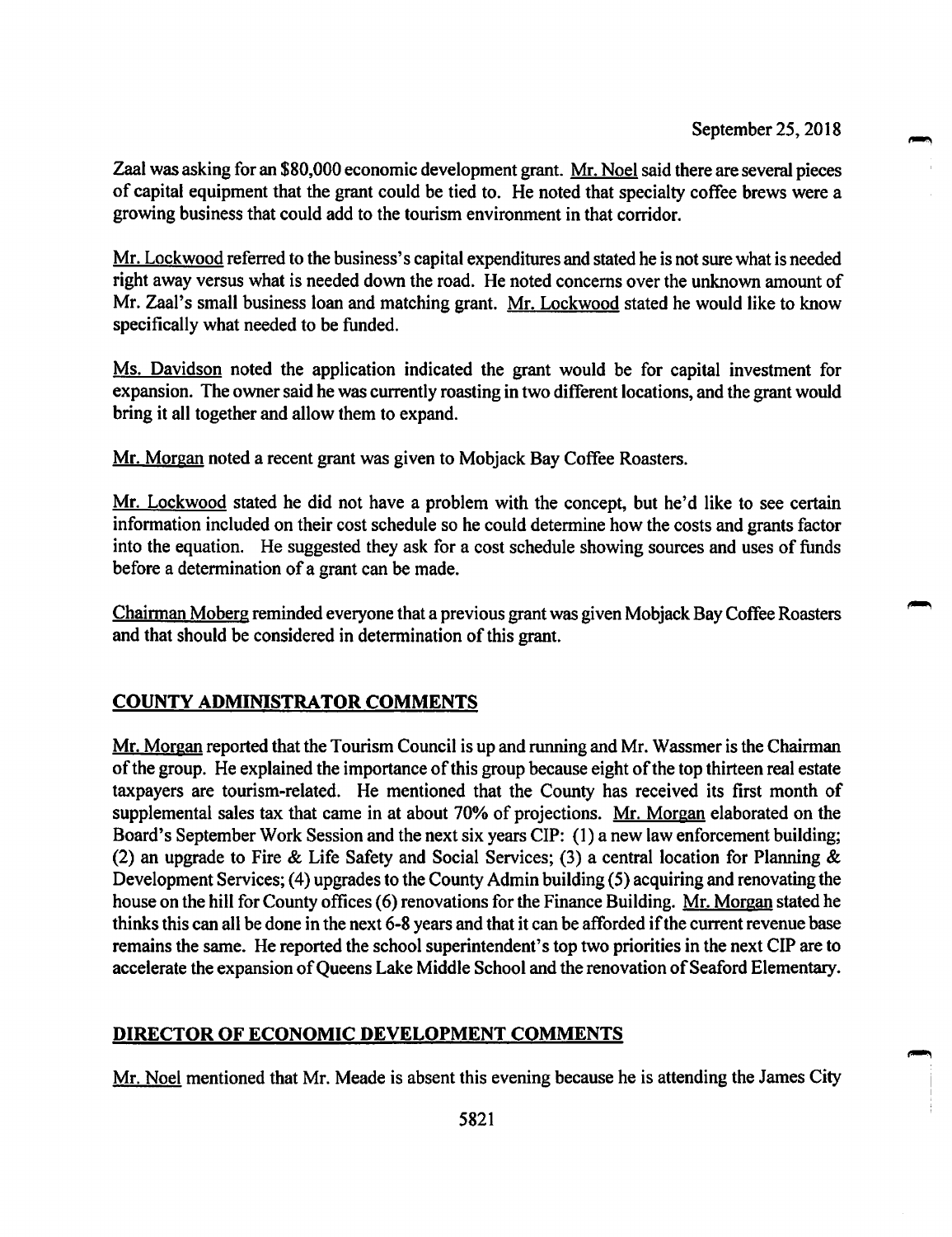$\frac{1}{2} \sum_{i=1}^{n} \frac{1}{2} \sum_{i=1}^{n} \frac{1}{2} \sum_{i=1}^{n} \frac{1}{2} \sum_{i=1}^{n} \frac{1}{2} \sum_{i=1}^{n} \frac{1}{2} \sum_{i=1}^{n} \frac{1}{2} \sum_{i=1}^{n} \frac{1}{2} \sum_{i=1}^{n} \frac{1}{2} \sum_{i=1}^{n} \frac{1}{2} \sum_{i=1}^{n} \frac{1}{2} \sum_{i=1}^{n} \frac{1}{2} \sum_{i=1}^{n} \frac{1}{2} \sum_{i=1}^{n$ 

 $\ddot{\phantom{a}}$ 

County Board of Supervisors' meeting to hopefully get that community on board with Eastern Virginia Regional Industrial Facility Authority (EVRIFA). This Authority is being formed to support the GoVA project for the unmanned facility on the Fuel Farm property. Mr. Noel also explained this entity would allow regional economic development projects in the future and to share the costs and tax revenues. Mr. Noel reported this action will soon be going to all of the elected bodies in the seven surrounding communities; it will go before York's Board of Supervisors on October 16<sup>th</sup>. He stated he felt this will be a tremendous vehicle for regional economic development in the future. Mr. Noel talked about the GWP and stated they are moving forward with engaging a director, which will be a lower level position, than previously anticipated. This structure will initiate a subcommittee comprised of economic development directors, chief appointed officials and the executive committee of the GWP to help keep the GWP in line with the localities economic development priorities. Mr. Noel said that the GWP is working with an engineering firm who helps regions applying for brownfield grants through the Environmental Protection Agency. Mr. Noel mentioned The Launchpad approached a Richmond incubator, Start VA, about it possibly taking over the Launchpad, but it doesn't look like that will happen. He noted the Launchpad is still struggling with what direction to go because the budget is so tight. Mr. Noel said there is a software company for robotics, SVT Robotics, in the Launchpad that could become a big success.

### ASSISTANT DIRECTOR OF ECONOMIC DEVELOPMENT COMMENTS

Ms. Davidson reported that the York County Chamber of Commerce is hosting its annual Yorktoberfest event this Saturday, September 29<sup>th</sup>. The event will be held at Hampton Roads Harley Davidson. The EDA sponsors this event and she offered the members tickets.

#### **MEMBERS' COMMENTS**

Mr. Lockwood suggested the Authority put together an inventory of available light industrial lots within the County, with a description of the infrastructure on each property.

Mr. Morgan agreed such a list would be helpful and mentioned he may involve other County departments to help identify the properties.

Mr. Noel suggested it would be worthwhile to look at the Merrimac Trail/Second Street corridor for new retail/tourism development. He said the economic development directors in this area have agreed to try and organize some of the business owners to discuss marketing efforts and branding the corridor "the Edge District." He further stated that perhaps the EDAs could contribute some startup money for this project.

Mr. Coxton suggested the Authority look at an area on Mooretown Road (near Airport Road) where there's a 20-acre parcel for sale that could be a good location for an industrial park. He also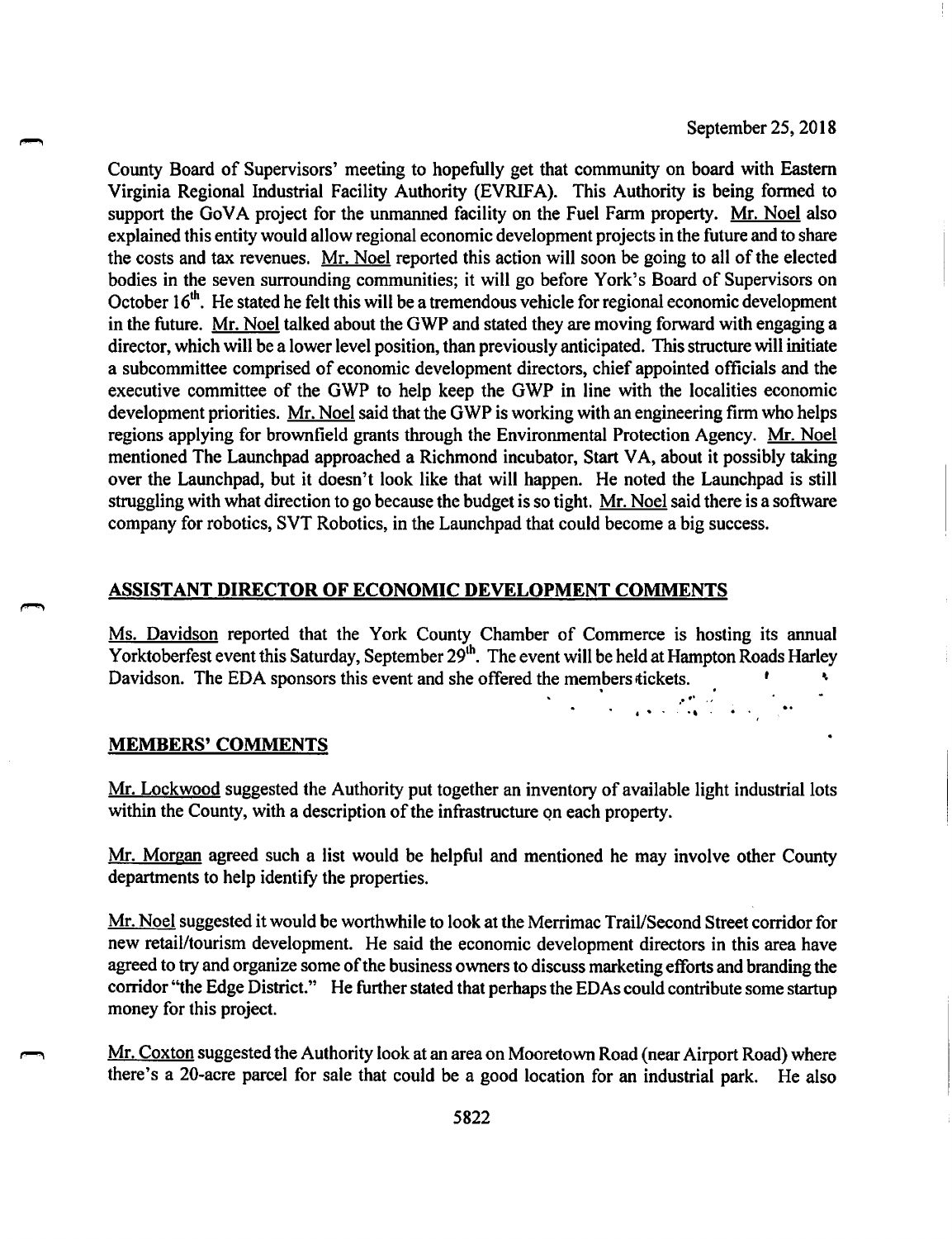suggested an area on Goodwin Neck Road near Seaford that could work for an industrial park. He noted that many of the businesses on Production Drive were in need of expanding and needed a place to relocate.

# **CHAIRMAN'S COMMENTS**

Chairman Moberg reported that the Chairman of the GWP had stepped down, and noted he is the current Vice-Chairman. He stated there will soon be a meeting to restructure and elect new officers, in which Mr. Meade may be filling the Chairmanship position. Chairman Moberg suggested that he will step down from his Vice Chairman position and stated that Mr. Carr may be filling that position.

# **ADJOURN**

There being no further business, Chairman Moberg adjourned the meeting at 5:45 p.m.

(SEAL)

Anderson Moberg, Chairman

A Copy Teste: ssistant Secretary Jame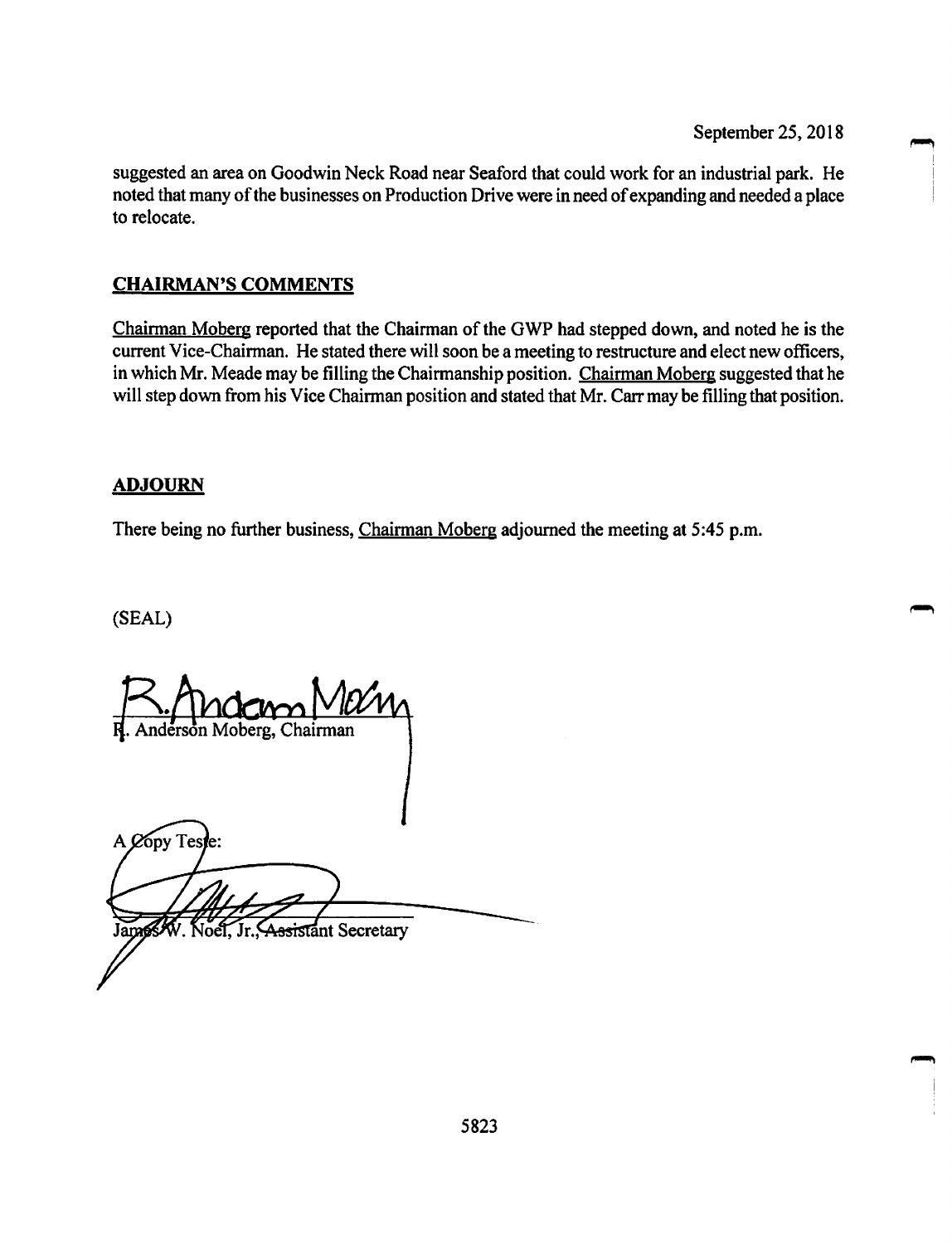# SENIOR CENTER OF YORK (SCY) YORKTOWN, VIRGINIA BOARD OF DIRECTORS MINUTES April 11, 2018

# **1.** Call to Order

Carol Scott, Chairperson, called the meeting to order at 10:00 a.m.

Viana Dail conducted the roll call.

**2.** Roll Call

Board members present: Arlene Connell, Viana Dail, Brian Fuller, Nancy Geary, Tom McNamara, Buck Rodgers, Carol Scott, Cynthia Slominski, Cheryl-Nelson-Barnard, Betty Titus

Board members not present: Lynda Bush, Dee Davis, Donna Gilroy Bill Massey

Staff members present: Lynne McMullen, Gerald Patesel, Minnie Sippio

Staff members not present: none

# **3.** Approval of Minutes

Betty Titus's name was added to the list of present board members. Betty Titus made a motion to accept the minutes and Arlene Connell made a second motion. All board members were in favor and the minutes were approved.

# **4.** Financial Reports

# A. Peninsula Agency on Aging (PAA)

Gerald Patesel provided a financial report from PAA indicating that monthly expenditures to the County of York and said expenses were standard.

B. Senior Center of York Treasurer's Report

Arlene Connell reported that we had done very well at our fundraiser and were waiting on our final totals with the white elephant and silent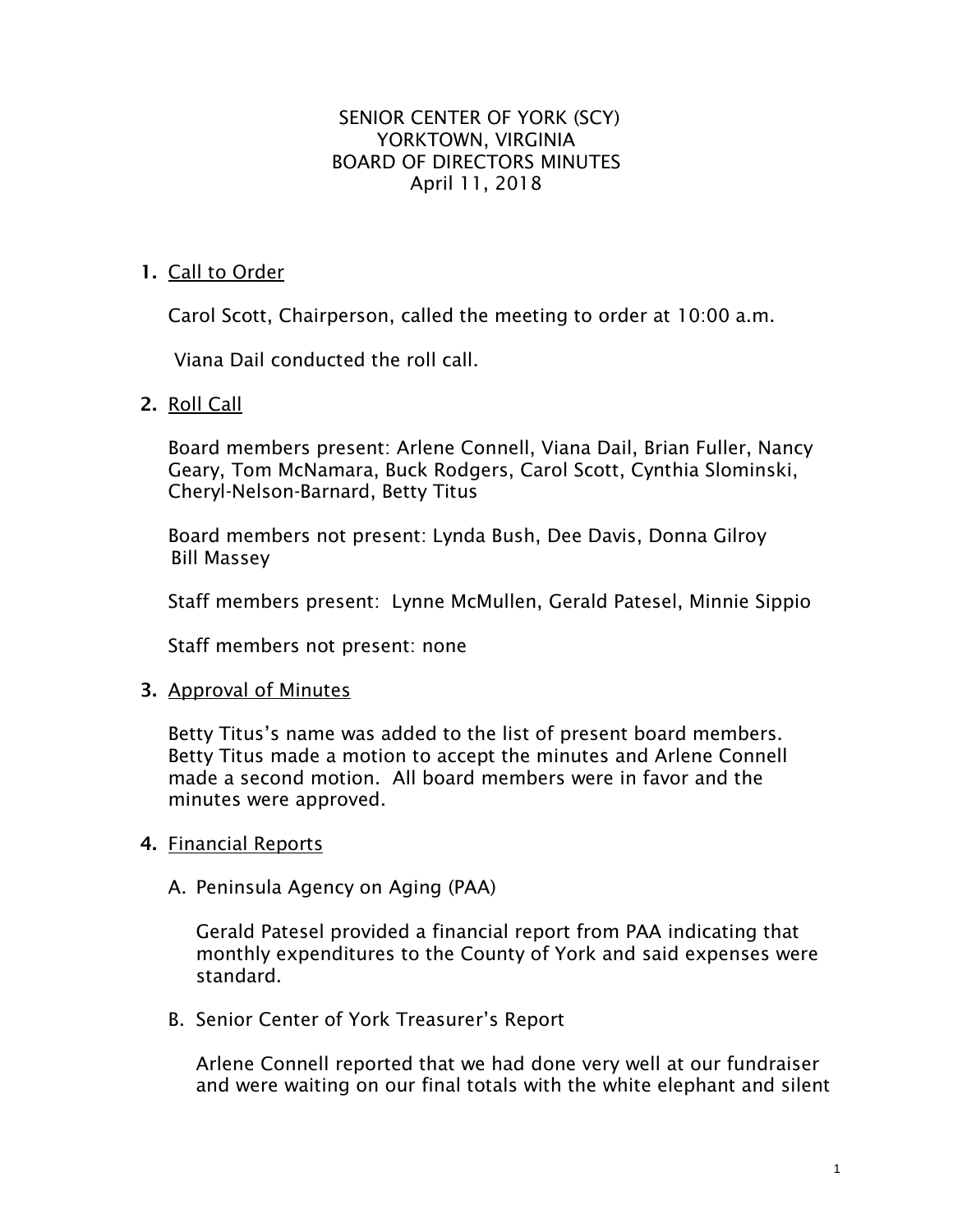auction. A question was asked if the \$200 check from Langley had been received and at that time it had not. Viana Dail accepted the motion to approve the treasurer's report and Brian Fuller second the motion.

# **5.** Committee Reports

A. Center Facility Operations

Tom McNamara had no facility issues to report.

B. Center Programs

Carol Scott reported 1740 patron visits for March. The AARP tax program will be going strongly through April 17. The Monday monthly craft will take place on April 16, and the AARP Driver Safety Class is also on April 16 and April 17. The Annual Tea will be held on April 18 and sixty folks have registered for the program. The birthday bash scheduled for April 20 will be karaoke with Sam and Dave instead of Dan Smith as his program has been postponed to May. "War Stories and Pizza is going well and will be held on April 23.

C. Health Programs

Minnie Sippio stated that Brain Gym will be held on Wednesday, April 25 at 12:45 with Tanika Houston. The program is an interactive mind fitness exercise that helps promote awareness, concentration, and coordination. On April 13, the York Poquoson Triad will sponsor Randi Chew with PAA as she discusses gadgets and assistive devices that help folks to maintain their lives better at home; participants can also bring in their items to show and tell.

The Healthy Aging Conference in Williamsburg had 220 people to attend; many were from the Senior Center and 8 were transported. There were three participants for the Tax Relief offered through the Commissioner of the Revenue. One hundred and thirty three meals were served last month in the Dining Club. The Matter of Balance, 8-week workshop will begin on May 1 on Tuesdays from 2 to 4 p.m. The Health Fair on May 4 from 9am to 12:30 has 23 different exhibitors thus far. Pam Taylor will give a life alert seminar at 10:30 with a comparison on top brands and what to look for in making selections. Peninsula Salt Council will have the Car Fit program where individuals can go through a 12-point safety check to ensure they fit their vehicle for comfort and safety on May 7 in Hampton. There was a suggestion to offer this program at the County Sports Complex.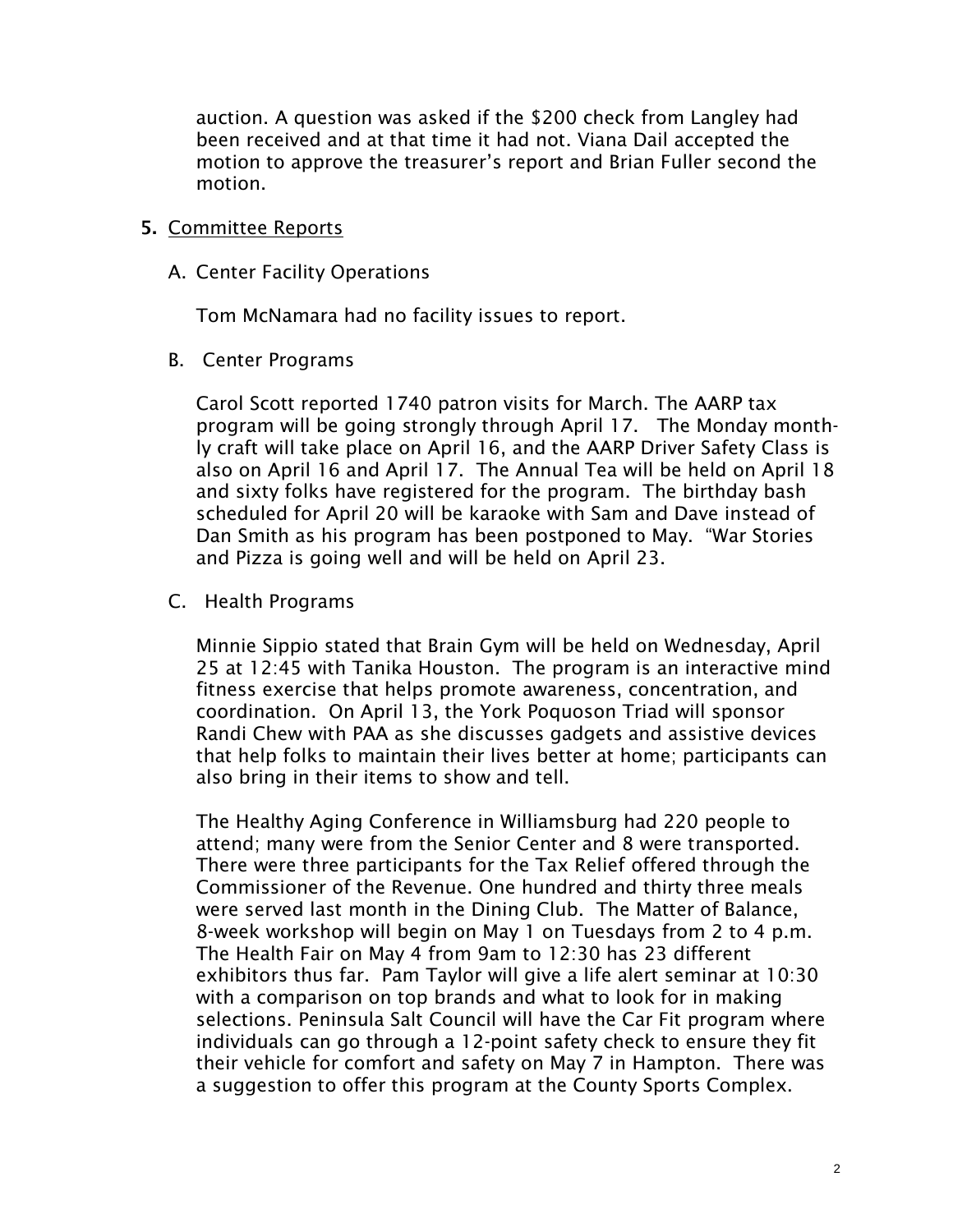D. Peninsula Agency on Aging

Gerald Patesel announced that tickets are on sale for PAA's senior prom on Sunday, May 20 from 5 to 9 p.m. in the CNU Ballroom. It had been held at Paradise Ocean Club which held 200, but the ballroom will hold 300 folks. The City of Newport News and the Department of Human Preventive Services will be hosting an intergenerational prom where the school kids do designs and partner together to distribute tickets. This event is free and opened to other localities and takes place on May 26 at 5:30pm at Mary Immaculate Conference Center.

PAA has been providing meals to participants on days that the dining clubs do not meet, and it has been received very well. The federal budget passed to increase revenue for nutrition programs; and waiting to hear back once the State is back in session. April 24 is a training day and the dining clubs will be closed.

E. York County of York

Brian Fuller reported that the County was in the middle of the budget process and waiting for the Governor to sign legislation on the tourism tax. The Governor is making modifications that should return the bill back to the House and Senate for consideration and a vote. After 42 years of service, Deputy County Administrator Mark Carter is retiring. Director of Public Works Mark Bellamy will take his place. Our department Community Services will report to Mark Bellamy; he also wants to attend a Senior Center board meeting.

Parks, Recreation, and Tourism are going to be separated into two divisions, Parks and Recreation and Tourism Development. The offices will still share the same location and administrative staff, but the functions will be separated but still work together on large events and programs. Bonnie Fitz is the Superintendent of Parks and Recreation, and Kristi Olson is the Tourism Development Manager for Tourism and Development.

The farmer's market will kick off this weekend. Next week, April 14 there will be a Sister City French Market. Markets will take place now through October every week on Saturdays, but not on May 5 as there will be the Blues, Brews, and BBQ, and there will not be a market on October 6. Also the Board of Supervisors were asking for more information and understanding of the role of Peninsula Agency on Aging.

# **6.** Old Business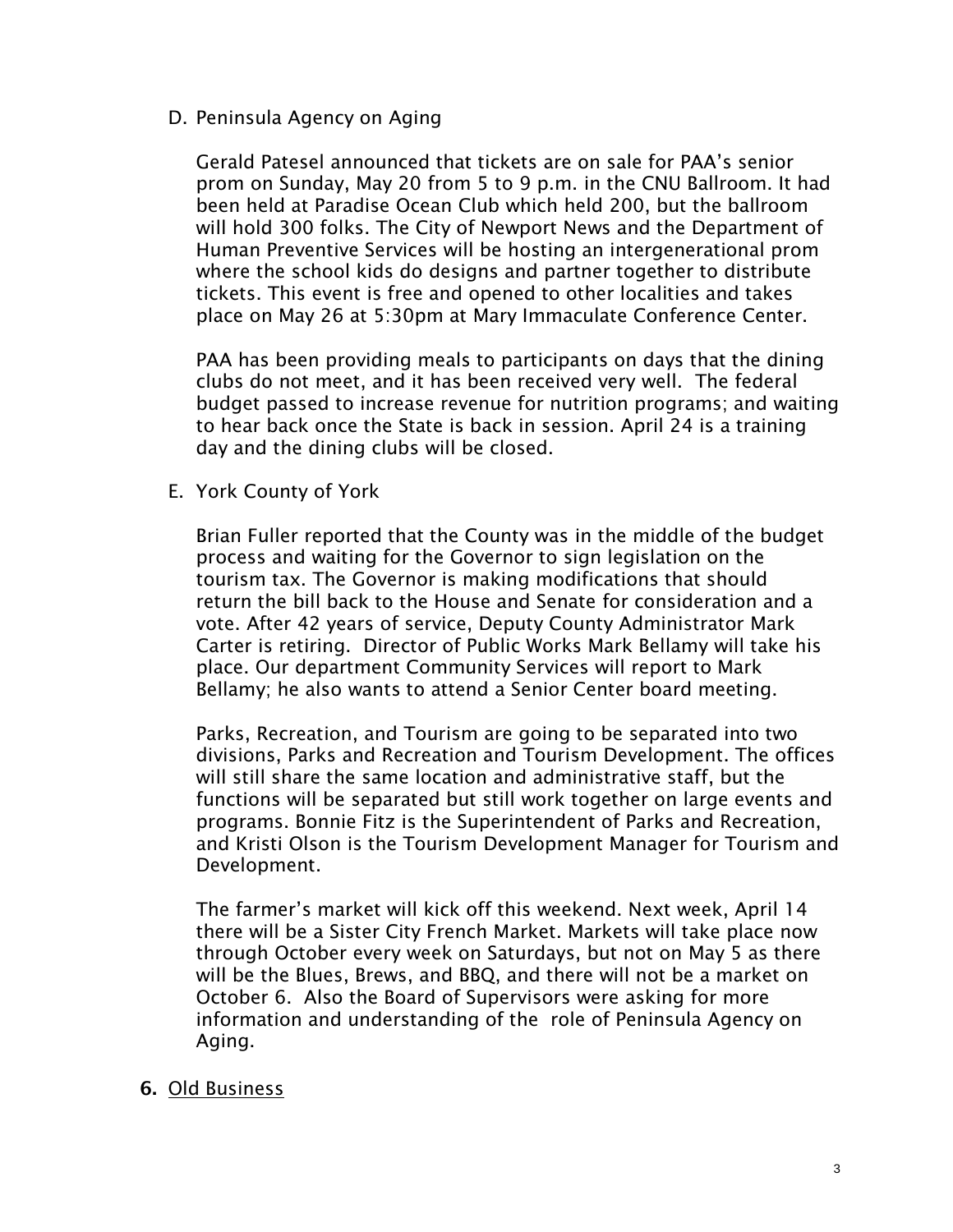- A. The Spring Fundraiser went well (135 participants) even with the rainy weather. The flow of people was steady throughout the day. The Center received many nice donated items for the white elephant sale and drawing. There were enough items for the bake sale and adding the silent auction to the drawing was good too. There were also a couple of suggestions to first consider holding this event in Ste. 4 and have the tax program in Ste. 3. Also if there are a lot of white elephant items, we can ask other Parks and Recreation staff to assist with pricing.
- B. We are gearing up for the Annual Tea on April 18. Winette Jeffery will be speaking at the event, and sandwiches, BLT, cucumber and pimento will be provided by York County schools.
- C. The Spring Picnic will be on Friday, May 11 at the Yorktown Beach Picnic area. We are expecting a pretty large crowd for this popular event. Freedom Rentals will be doing the set-up for the event, but board members are asked to arrive between 10:15 and 10:30 to help put table cloths on the tables. If it there is some inclement weather, we will try to hold the event at Crooks Methodist Church, but many more board members will be needed to help set up if held at the church.
- D. The 4<sup>th</sup> of July Celebration will be held on July 6 at the Senior Center. The menu of barbecue was discussed. In the past we have ordered it from Pops. They have charged us roughly \$95 to feed approximately 60 people. PAA has supplied the side dishes and an e-mail will be sent to confirm the food order.

# 8. Information Items

 The Center is sponsoring a trip to Riverside Theatre in Fredericksburg to go see the show "Always Patsy Cline," on Friday, June 8. We have reserved seating, a motor coach, and we hope more folks will sign up. The fee is \$110. Concerning parking, there was a suggestion to have the participants to park at the end of the lots as to not take up as much of the central parking that day.

# Announcements

The next board meeting will be on Wednesday, May 9, 2018. A motion to adjourn was made by Buck Rodgers and seconded by Arlene Connell.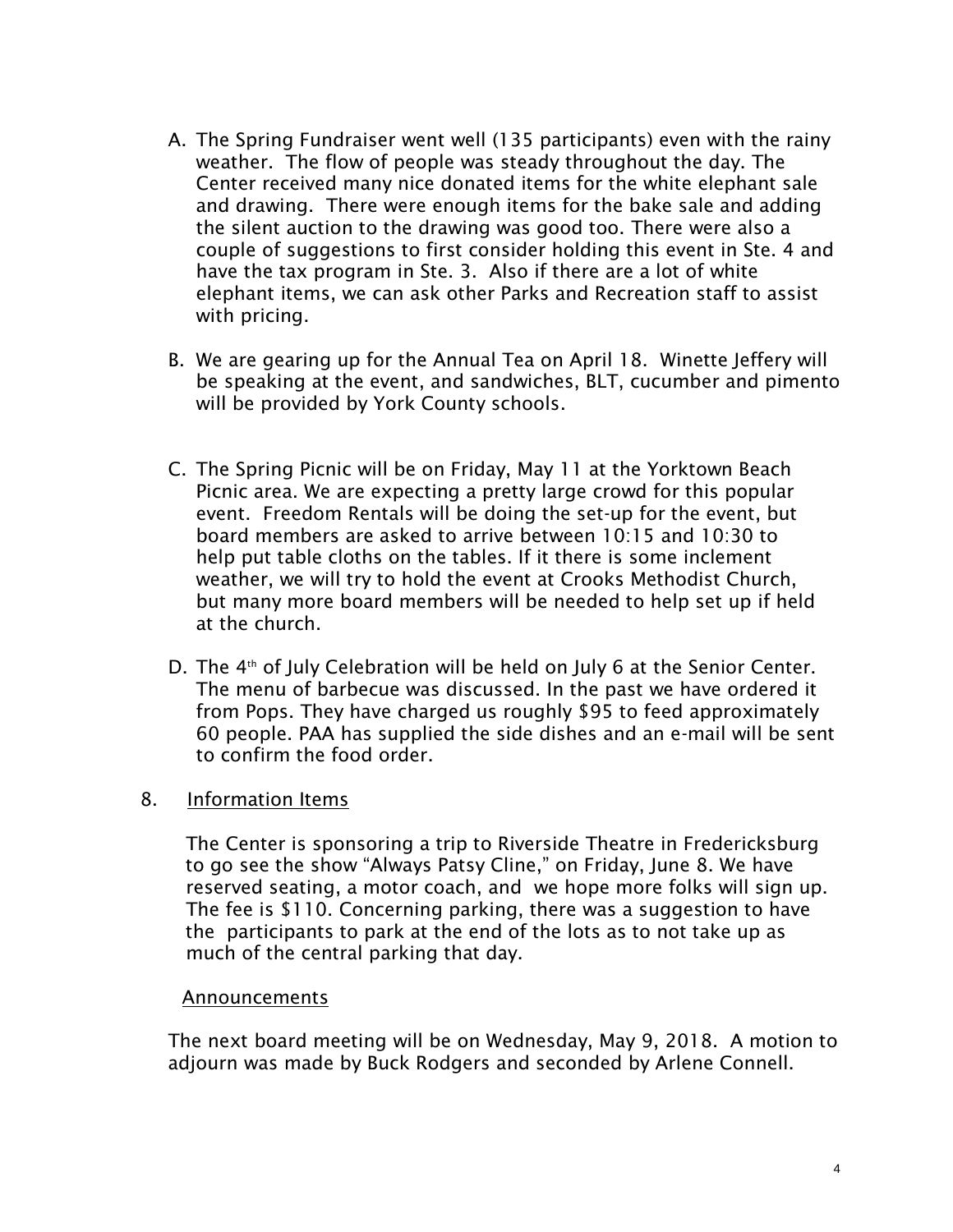# SENIOR CENTER OF YORK YORKTOWN, VIRGINIA BOARD OF DIRECTOR'S MINUTES May 09, 2018

# 1. Call to Order

Carol Scott, Chairman, called the meeting to order.

Lynne McMullen conducted roll call and Sheri Greenleaf recorded minutes.

# 2. Roll Call

Board members present: Carol Scott, Arlene Connell, Brian Fuller, Bill Massey, Tom McNamara, Betty Titus, Cheryl Barnard, Cindy Slominski, Lynda Bush.

Board members not present: Viana Dail, Nancy Geary, Buck Rodgers, Donna Gilroy, Dee Davis.

Staff members present: Lynne McMullen, Gerald Patesel, Minnie Sippio, Sheri Greenleaf

Guests present: Bob Santillan

# 3. Approval of Minutes

A motion was made by Brian Fuller to accept the April minutes as presented and Betty Titus seconded the motion. All board members were in favor and the minutes were approved.

# 4. Financial Reports

- A. Peninsula Agency on Aging Bill Massey and Gerald Patesel reported that PAA continues to pay about \$325 per month toward SCY expenses.
- B. Senior Center of York Treasurer's Report

Arlene Connell reviewed the Treasurer's Report. A \$200 donation will also be looked into at our next meeting. Ms. Connell also went over the 2019 budget for the Center. Mr. Fuller also pointed out that the County has a separate budget that greatly provides funds for the Center.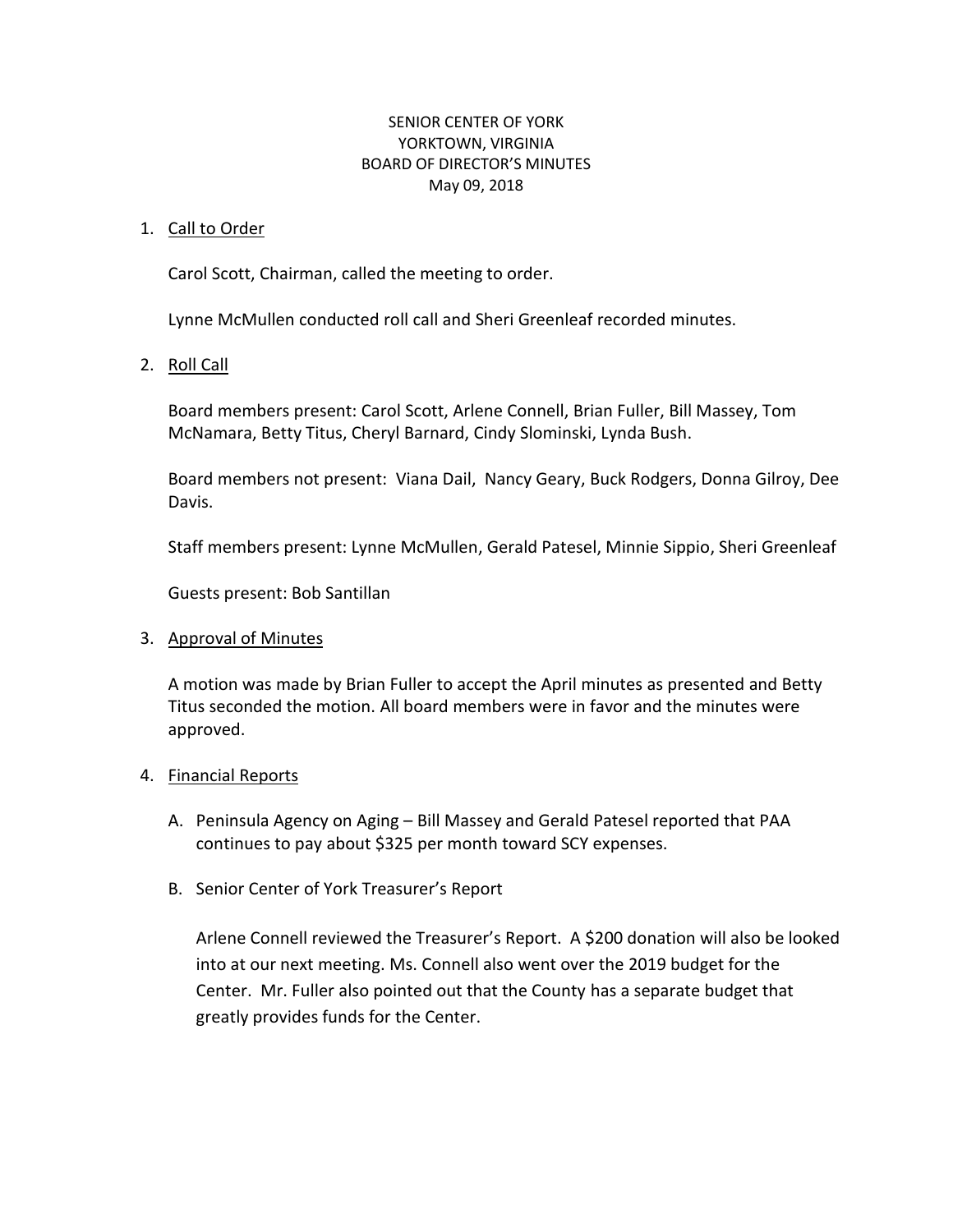Lynda Bush moved to approve the SCY Treasurer's report and Brian Fuller seconded the motion. A motion was also accepted to adopt the budget by Betty Titus and seconded by Lynda Bush.

# 5. Committee Reports

A. Center Facility Operations – Tom McNamara

Tom McNamara reported that Nusbaum Property Management is working with York County for a HVAC system replacement over Suite 2. The kitchen refrigerator freezer is not working and a replacement refrigerator will be purchased and delivered next week. The Senior Center carpets were cleaned last night. York County Public Works will be coming in today to discuss replacing the tile in the Center's bathrooms. This work may be done within York County and not have to be contracted out to a business.

B. Center Programs – Carol Scott

There were 1956 patron visits in April. Picnic in the Park is this Friday, 11 May. AARP Driving Class is May 14 – 15. Indoor Plants program will be held May 17. Birthday Bash with Dan Smith is May 18. War Stories & Pizza will be May 21. There was mention of a possible future field trip or Veteran's Day event. A trip to Norfolk Botanical Garden will be held May 17. There also seems to be interest to have a talent show in the fall. Fredericksburg "Always, Patsy Cline" trip is scheduled for June 8.

C. Health Programs – Minnie Sippio

Minnie Sippio reported the Brain Gym program with Tanika Houston was very successful. "A Matter of Balance" class runs through June 19. There were 103 participants at the Health Fair and 25 vendors. There were 26 people who had Lions Club hearing and vision screenings. Eighteen people attended the emergency alert button system portion of the health fair. The SALT Car Fit checkup in Hampton had 12 attendees. There will also be a Stroke Awareness program for health day on May 30.

D. Peninsula Agency on Aging – Bill Massey

May is "Older Americans" Month. Mr. Massey reported that the PAA Senior Prom will be held on May 20 at CNU. Tickets cost \$30 per person and the event will serve as a fundraiser for PAA. Mr. Massey also reported that he met with the Mariner's Museum and that they are interested in making dollar days available for the opening of a WWI model ship exhibit beginning May 19; they want to increase senior citizen involvement in their programs.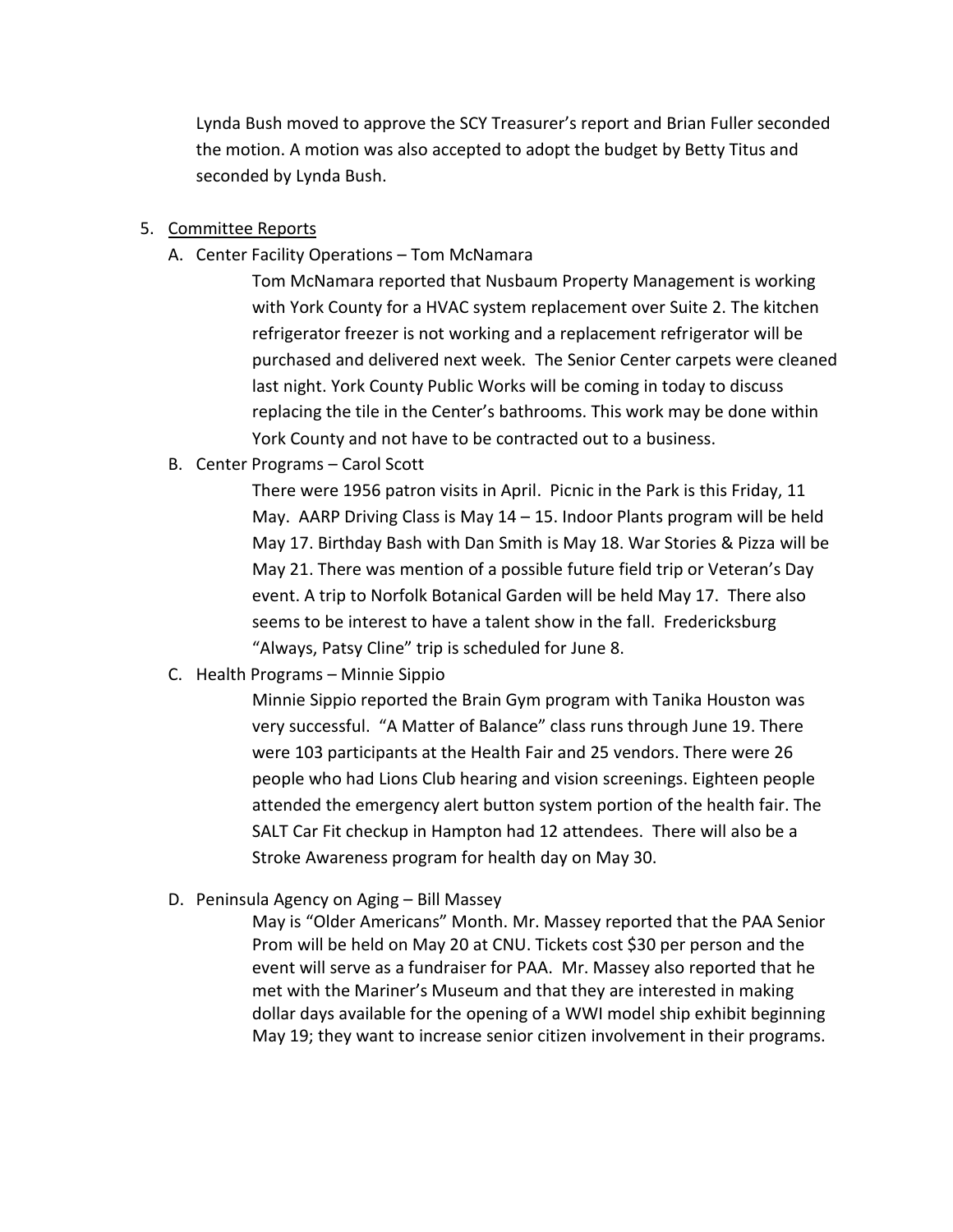# E. York County – Brian Fuller

Brian Fuller reported that the York County budget has passed for 2019, but that it will have to be amended due to the approval of the new tourism tax. Brian Fuller mentioned that a new program called "Movie in the Park" is beginning on May  $18<sup>th</sup>$  and will be shown on an inflatable screen in New Quarter Park and the McReynold's Athletic Complex on May 19. To kick-off the event, there will also be a "Touch a Truck" event through the County's Public Works from 5 to 8 p.m. and the movie will begin afterwards. There will be a series of movies throughout the summer held at different parks.

# 6. Old Business

- A. Spring Tea feedback (April 18, 2018) Carol Scott reported that she thought it went well and praised staff and volunteers for all their hard work preparing the event. Lynne McMullen reported that the speaker, Author Winette Sparkman Jeffery was well received. Lynne also said the majority of patrons seemed happy with the York County Schools catered food and it was delicious. There was a remark that more desserts were needed. Special appreciation to Cheryl and Cindy for preparation of the tea cups/pots, and to Carol, Viana, Cindy, and Cheryl for set up and clean up, and to Sheri for decorations.
- B. Spring Picnic (May 11, 2018) Lynne McMullen reported that the picnic will be held in the Yorktown Beach Picnic Area from 11am-1:30pm. We are planning food for 112 people including volunteers and staff. The menu will again include fish, burgers, hot dogs, and side dishes from PAA. Rental tables and chairs will be provided by Freedom Rentals. A volunteer sign-up sheet was passed around, and board members were asked to report between 10:15 am for set up.
- C.  $4<sup>th</sup>$  of July Celebration (July 6, 2018) Lynne McMullen reported that the indoor event will be here at the Center with a limit of 60 people and a suggested donation of \$4 per person. Most likely Pop's will be used again as the folks enjoy the food and the price is very reasonable. In the past the charge was under \$100 to feed 60. The Center appreciates PAA supplying the side dishes as well.
- D. "Always Patsy Cline," Fredericksburg Theater (June 8, 2018 8am-7pm) Lynne McMullen gave a brief itinerary and said that SCY patrons are signing up for the trip, but we are also offering the event to other local senior centers as our attendance numbers are low.
- 7. New Business –

Nominating Committee – Carol Scott reported that it is time to form a nominating committee to select candidates to serve on the executive board for the upcoming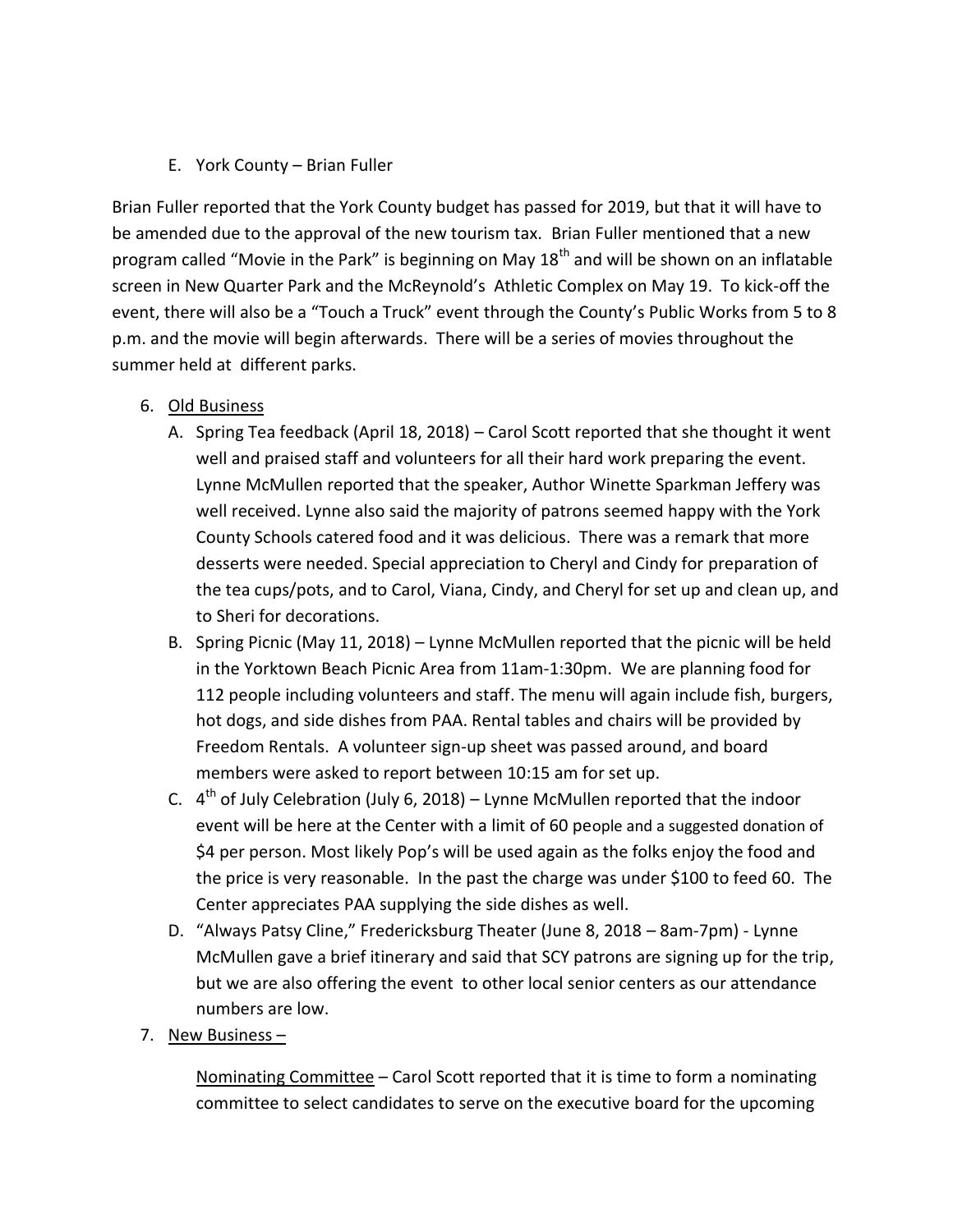year. The board officers serve up to a two year term for the period July 1 – June 30 each year. Arlene Connell stated that she would serve on the committee and Carol said that she would speak with Buck Rodgers about it was well. We would like to present the slate of officers before July.

Senior Center Skit – The skit is planned for June 22. Otto Youngbluth is planning/coordinating the skit. Otto is planning a 10 May skit rehearsal.

8. Information Items - Martha Miller, from the AARP Tax Aide Program, sent a report stating during the 2018 tax prep season here at the Center that they had served 624 individuals for e-filing, 13 paper returns which included amendments and 151 individuals for Q&A, and 490 people were 60 years and older. Martha thanked the Senior Center of York for being great hosts for their program. Brian Fuller asked if there was some way someone could pre-load tax patron information in to the computers so that the process would go faster for the preparers.

### Announcements

The next board meeting will be on Wednesday, June 13. A motion to adjourn was made by Arlene Connell and seconded by Betty Titus.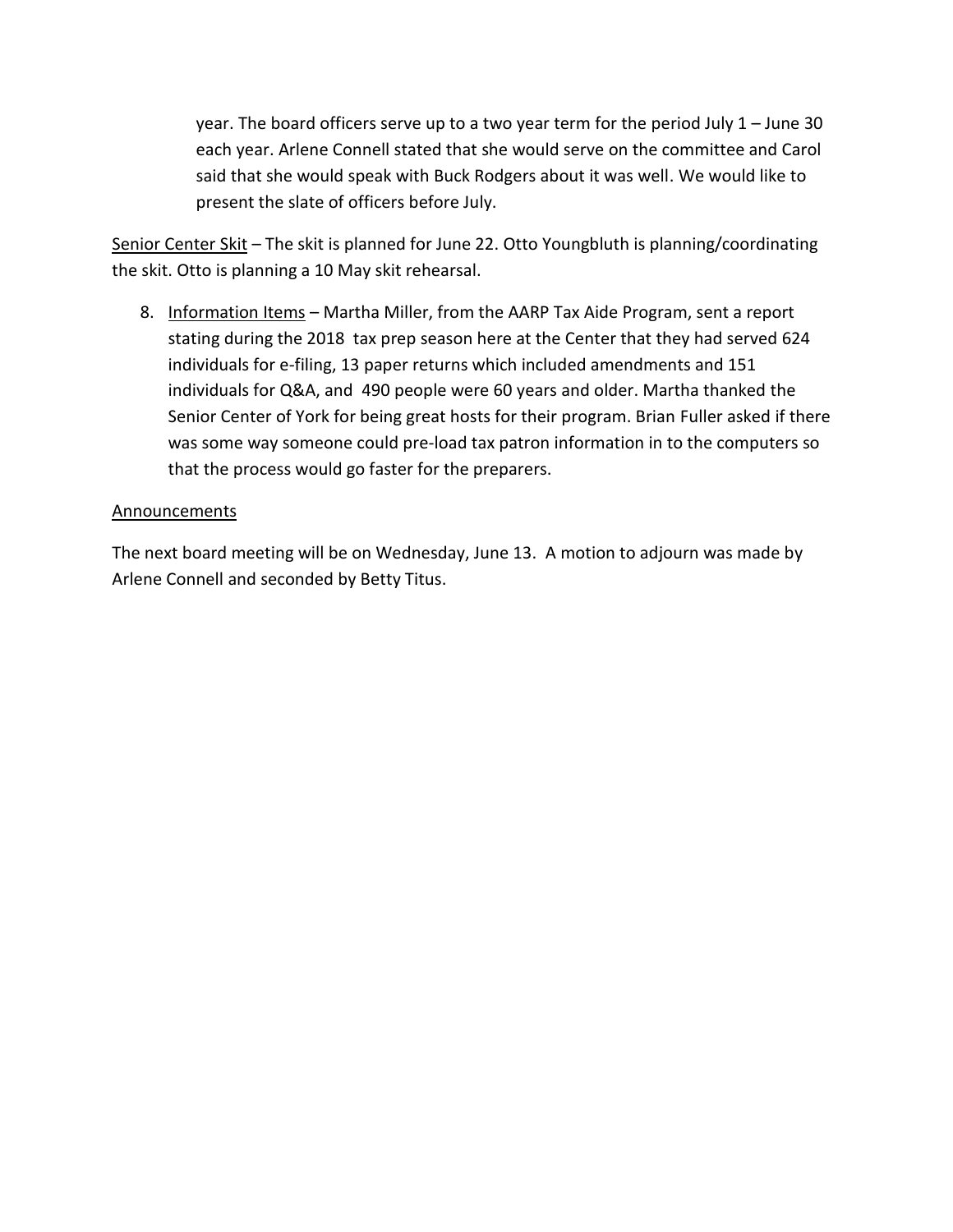# SENIOR CENTER OF YORK YORKTOWN, VIRGINIA BOARD OF DIRECTOR'S MINUTES June 13, 2018

# 1. Call to Order

Carol Scott, Chairman, called the meeting to order.

Viana Dail conducted roll call and Sheri Greenleaf recorded minutes.

# 2. Roll Call

Board members present: Carol Scott, Buck Rodgers, Arlene Connell, Brian Fuller, Bill Massey, Tom McNamara, Betty Titus, Cheryl Barnard, Cindy Slominski, Lynda Bush, Viana Dail.

Board members not present: Donna Gilroy, Dee Davis, Nancy Geary.

Staff members present: Lynne McMullen, Gerald Patesel, Minnie Sippio, Sheri Greenleaf

# 3. Approval of Minutes

A motion was made by Brian Fuller to accept the May minutes as presented and Viana Dail seconded the motion. All board members were in favor and the minutes were approved.

Lynne McMullen asked the group if they would consider changing the meeting time for board meetings. After much discussion a motion was made by Arlene Connell for the board to vote should the time/date be changed. It was unanimous that the time/date stay as is, the second Wednesday of each month at 10 AM. On behalf of the nominating committee Buck Rodgers presented the following slate of officers for 2018-2020: President: Carol Scott, Vice President: Buck Rodgers, Treasurer: Arlene Connell, and Secretary: Vacant

Brian Fuller made a motion that the slate be accepted as presented. Viana Dail seconded and all approved. The nominating committee will continue to search for someone willing to fill the secretary position.

# 4. Financial Reports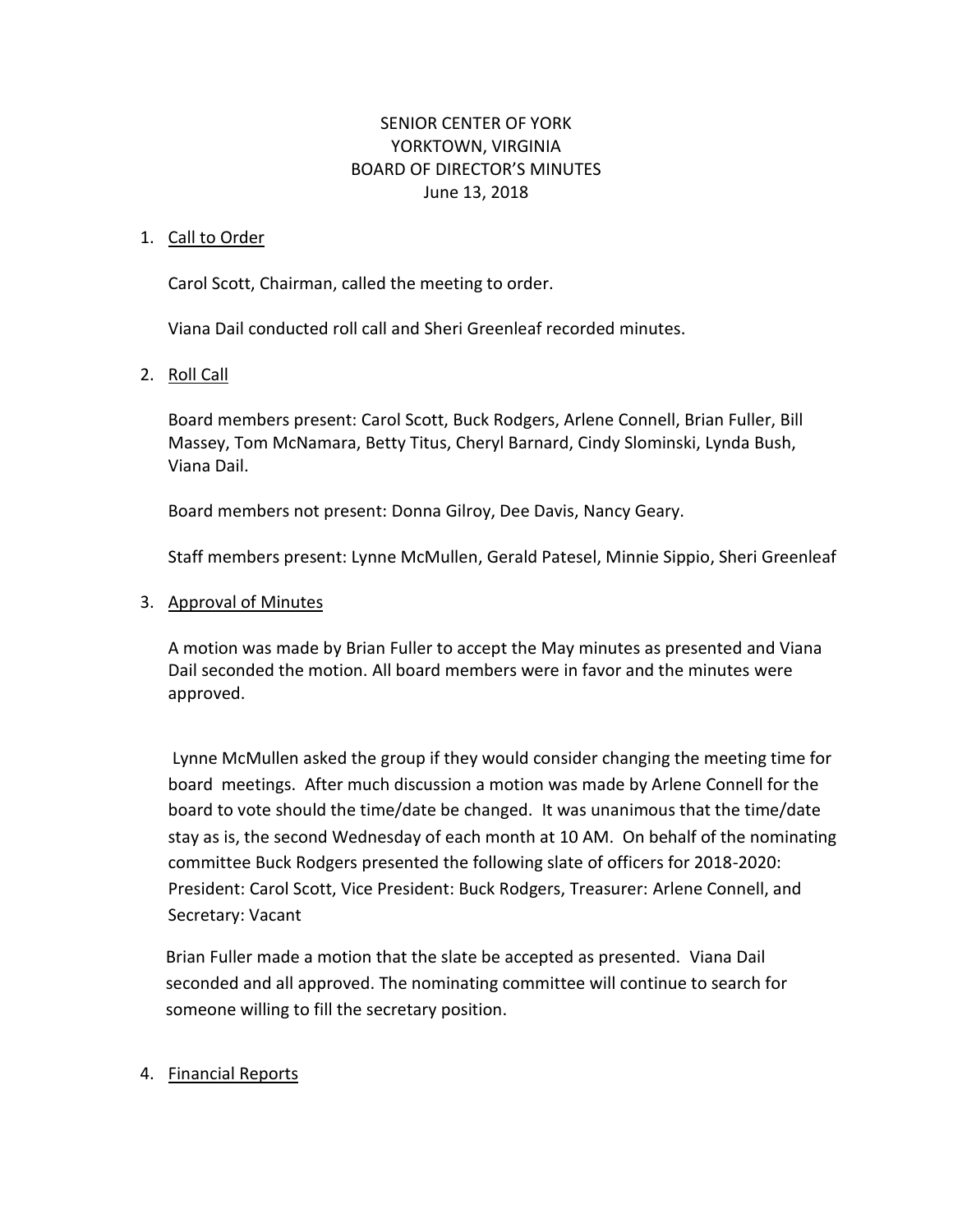- A. Peninsula Agency on Aging Bill Massey and Gerald Patesel reported that PAA continues to pay \$325 per month toward SCY expenses.
- B. Senior Center of York Treasurer's Report

Arlene Connell reported that the \$200 bank donation was now included in the report. Arlene noted that the Audit committee will convene in July to perform the audit prior to August. Lynda Bush moved to approve the SCY Treasurer's report and Viana Dail seconded the motion.

# 5. Committee Reports

- A. Center Facility Operations Tom McNamara
	- a. Tom McNamara reported that Nusbaum Property Management had the air compressor unit replaced over Suite 2 and that now it is much cooler.
	- b. The kitchen refrigerator was replaced and is working well.
	- c. The Senior Center sofa chairs and couches will be cleaned June 15.
	- d. York County Public Works will be replacing the stained bathroom floors in the Senior Center bathrooms.
- B. Center Programs Buck Rogers
	- a. There were 1956 Visitors in April and 1705 Visitors in May. AARP Driver's class was held June 11-12. The June Botanical Garden trip was great. The weather was perfect for it and everything went well. Trip goers asked if we could do a night trip next time for the Lantern Asia exhibit. Arlene Connell reported that the Patsy Cline trip went wonderfully and the participants gave good comments. Buck Rodgers asked about the participation on the trip. We had 15 participants, short of the 25 that we wanted and Fun Tours provided transportation. There were some comments about the smaller food selection this year versus other years. Brian Fuller mentioned that it's important to know how we figure the price point for the trip to account for bus fee, program cost, etc. The Active Shooter program, in conjunction with TRIAD, had 30 participants. The setup for July 4<sup>th</sup> picnic on July 6<sup>th</sup> will be at 9:30 Friday morning. Pop's will be catering the pulled pork.
	- b. Program & Trip Committee Buck Rogers

Carol, Buck, and Lynne will meet to go over some program ideas and suggested trips to get an interest sheet to the patrons in order to focus on upcoming trip planning. Some suggestions were a NASCAR race in Richmond, a Norfolk Tides game, the 'Vicki Lawrence and Mama' show at the Ferguson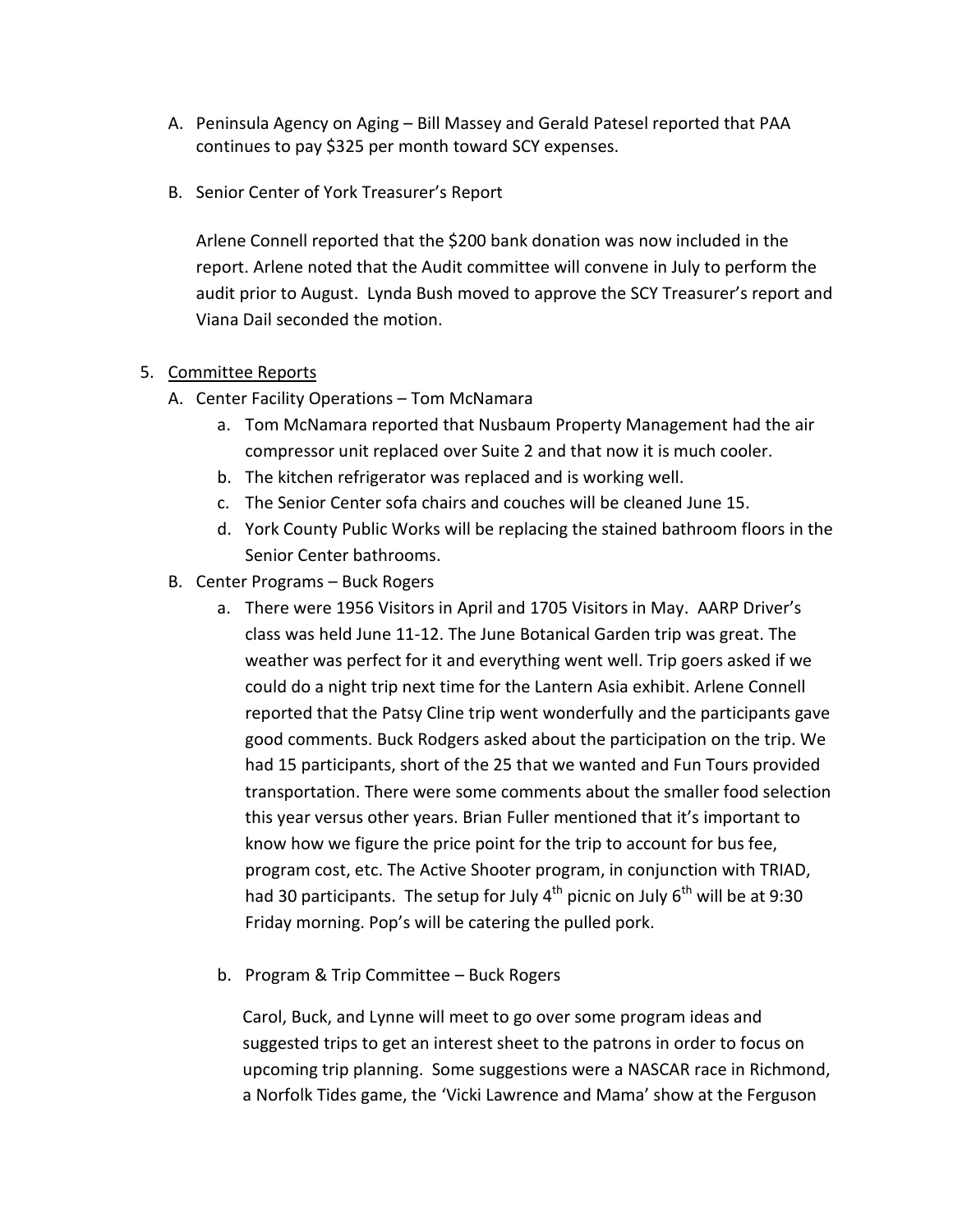Center in Newport News, and a Smithfield tour. Brian Fuller asked if it had been considered to go to a Peninsula Pilots game. Bill Massey said he believed there was a "Seniors' Day" coming up for the Norfolk Tides.

- C. Health Programs Minnie Sippio
	- a. Minnie Sippio reported that 23 attended the May health program. Dining Club had 224 participants for the months of April and May. A Matter of Balance program finishes next week and Minnie plans to have another 8- week class in the fall. The Diabetes Self- Management class will start in August. The Active Shooter program will be this Friday, June  $15<sup>th</sup>$ . Buck Rodgers reported that the recent TRIAD meeting only had four attendees, and that we should be getting more volunteers involved to support the program. The TRIAD Ice Cream Social will be July  $18^{th}$  with the theme "Military Support & Patriotism". The program will cover the military impact in Hampton Roads.
- D. Peninsula Agency on Aging Bill Massey and Gerald Patesel
	- a. Mr. Massey reported that the PAA Senior Prom was held on May 20 at CNU and it was a terrific event. The entertainment "Good Shot Judy" put on a great show.
	- b. Gerald Patesel noted that the Dining Club will again have intergenerational activities with the Boys and Girls Club ending in August.
- E. York County Brian Fuller
	- a. Brian reported that the York County summer programs are all starting. The "Yorktown Sounds of Summer at Riverwalk" Thursday night concerts at the beach are beginning with Slapnation and Vinyl Headlights this week. The fall "Patriotic Concert Series" series of concerts on Tuesday nights will be military bands.
	- b. Brian added that the Naval Weapons Station will have a  $100<sup>th</sup>$  birthday event that includes an open base with a country music concert featuring Parmalee, sponsored by York County.
- 6. Old Business
	- A. Spring Picnic (May 11, 2018) Follow up on the Spring Picnic. Members agreed that it was nice to have a covered shelter and the food was great! It was noted that not as many people played games as in the past.
- 7. New Business none
- 8. Information Items Buck Rogers mentioned that we should be able to take credit cards for patrons to pay for trips and classes and that might increase even better participation. Brian Fuller reported that the Senior Center front desk computer with Rectrac software and more bandwidth is 'in work' to increase capability here. Brian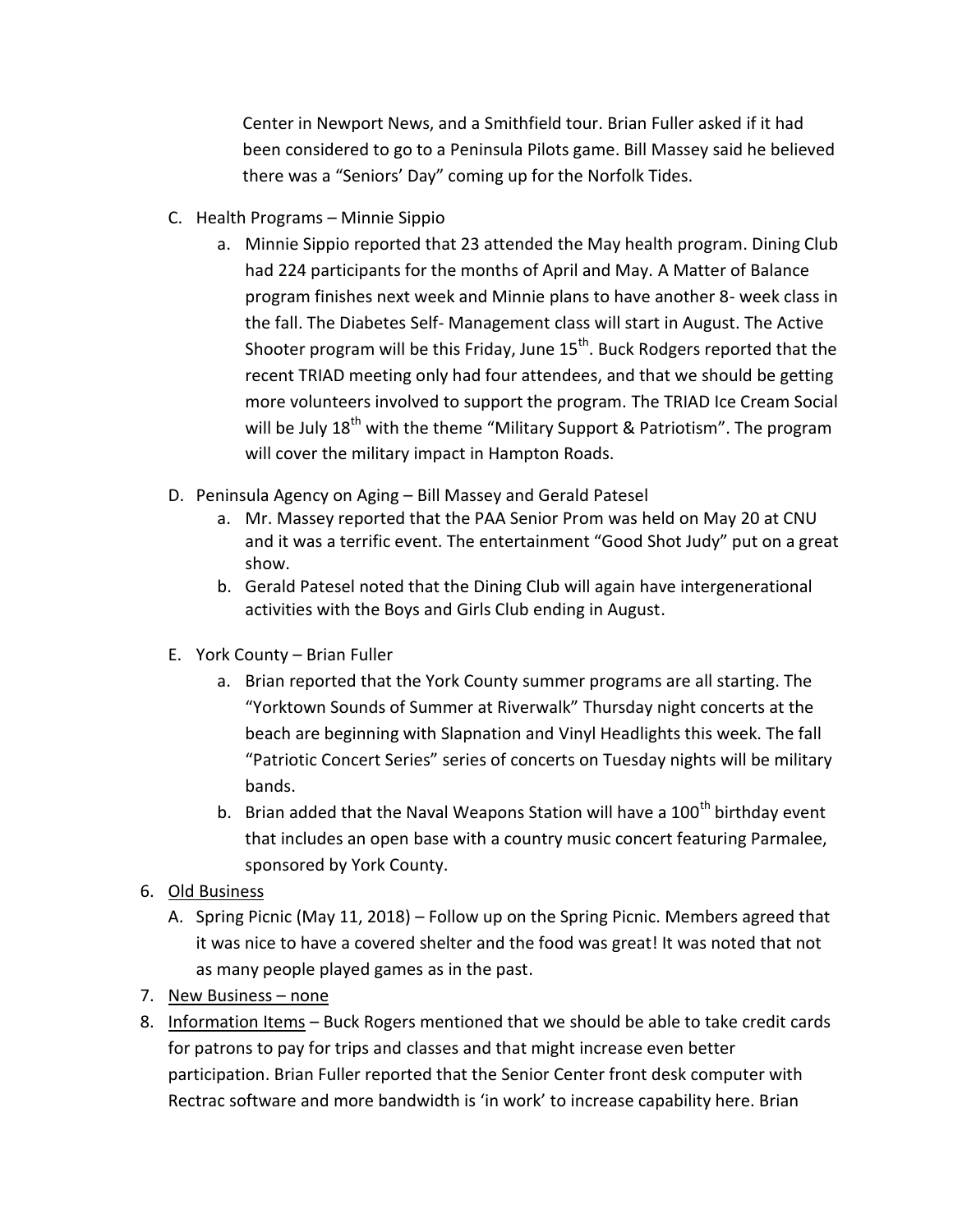Fuller noted that a new York County financial system, MUNIS, rolled out in July and that is taking a lot of resources.

# **Announcements**

The Board will meet Wednesday, July 11, 2018.

A motion to adjourn was made by Viana Dail and seconded by Betty Titus.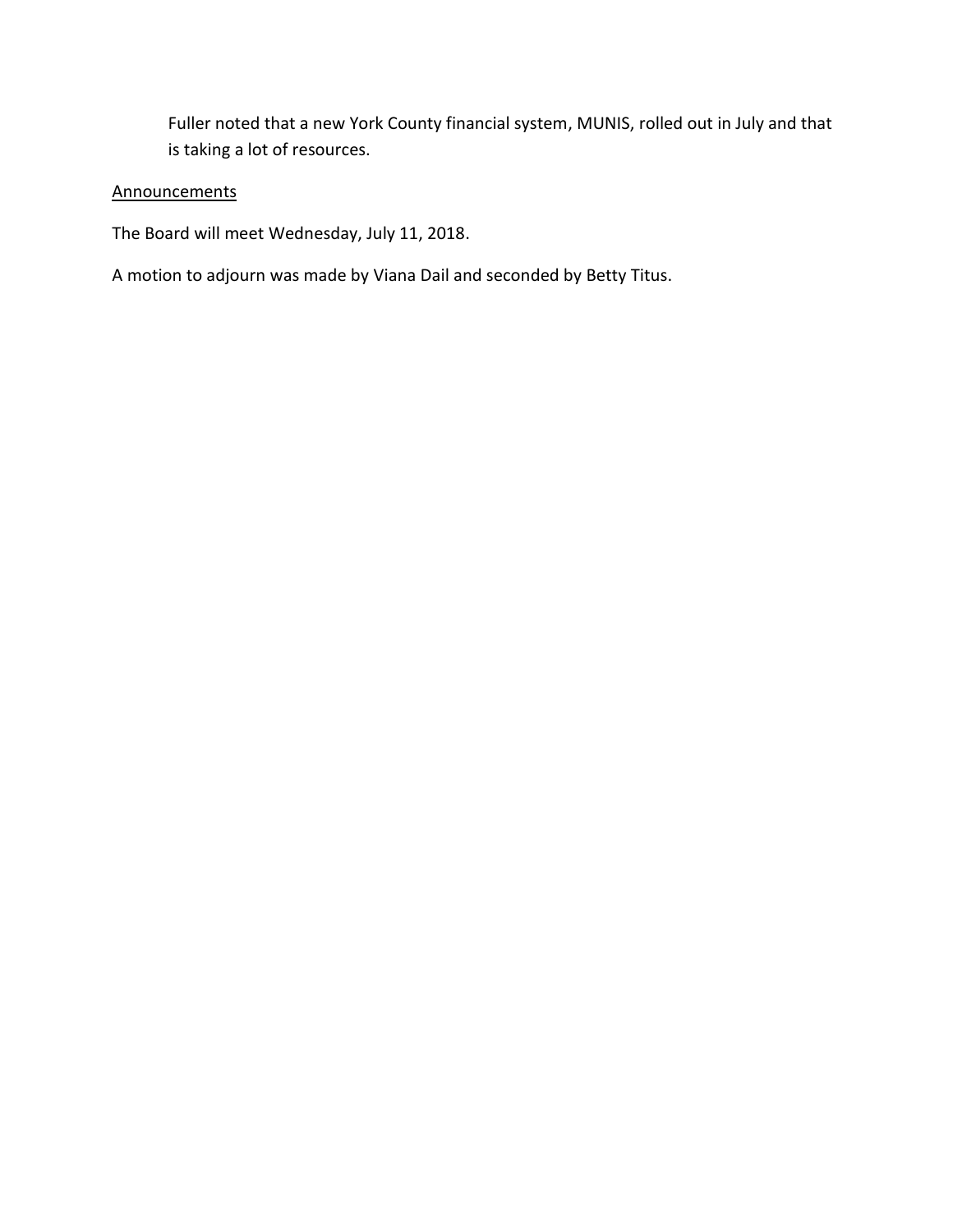# SENIOR CENTER OF YORK YORKTOWN, VIRGINIA BOARD OF DIRECTOR'S MINUTES July 11, 2018

#### 1. Call to Order

Carol Scott, Chairman, called the meeting to order.

Viana Dail conducted roll call and Sheri Greenleaf recorded minutes.

### 2. Roll Call

Board members present: Carol Scott, Buck Rodgers, Arlene Connell, Brian Fuller, Betty Titus, Cindy Slominski, Lynda Bush, and Viana Dail.

Board members not present: Donna Gilroy, Dee Davis, Bill Massey, Nancy Geary, Cheryl Barnard, Tom McNamara.

Staff members present: Lynne McMullen, Gerald Patesel, Minnie Sippio, and Sheri Greenleaf

Carol Scott read a letter of resignation to the Board from Donna Gilroy.

### 3. Approval of Minutes

On the June minutes, under Financial Reports, the wording was changed to be more specific to say Langley Federal Credit \$200 donation instead of bank donation. A motion was made by Buck Rodgers to accept the June minutes with those revisions and Lynda seconded the motion. All board members were in favor and the minutes were approved.

### 4. Financial Reports

- A. Peninsula Agency on Aging –Gerald Patesel reported that PAA continues to pay \$325 per month towards SCY expenses.
- B. Senior Center of York Treasurer's Report Arlene Connell presented the June Treasurer's Report and noted that the Audit committee will convene July 16, at 10 a.m. to perform the audit prior to the next SCY board meeting. Lynda Bush moved to approve the SCY's Treasurer Report and Viana Dail seconded the motion.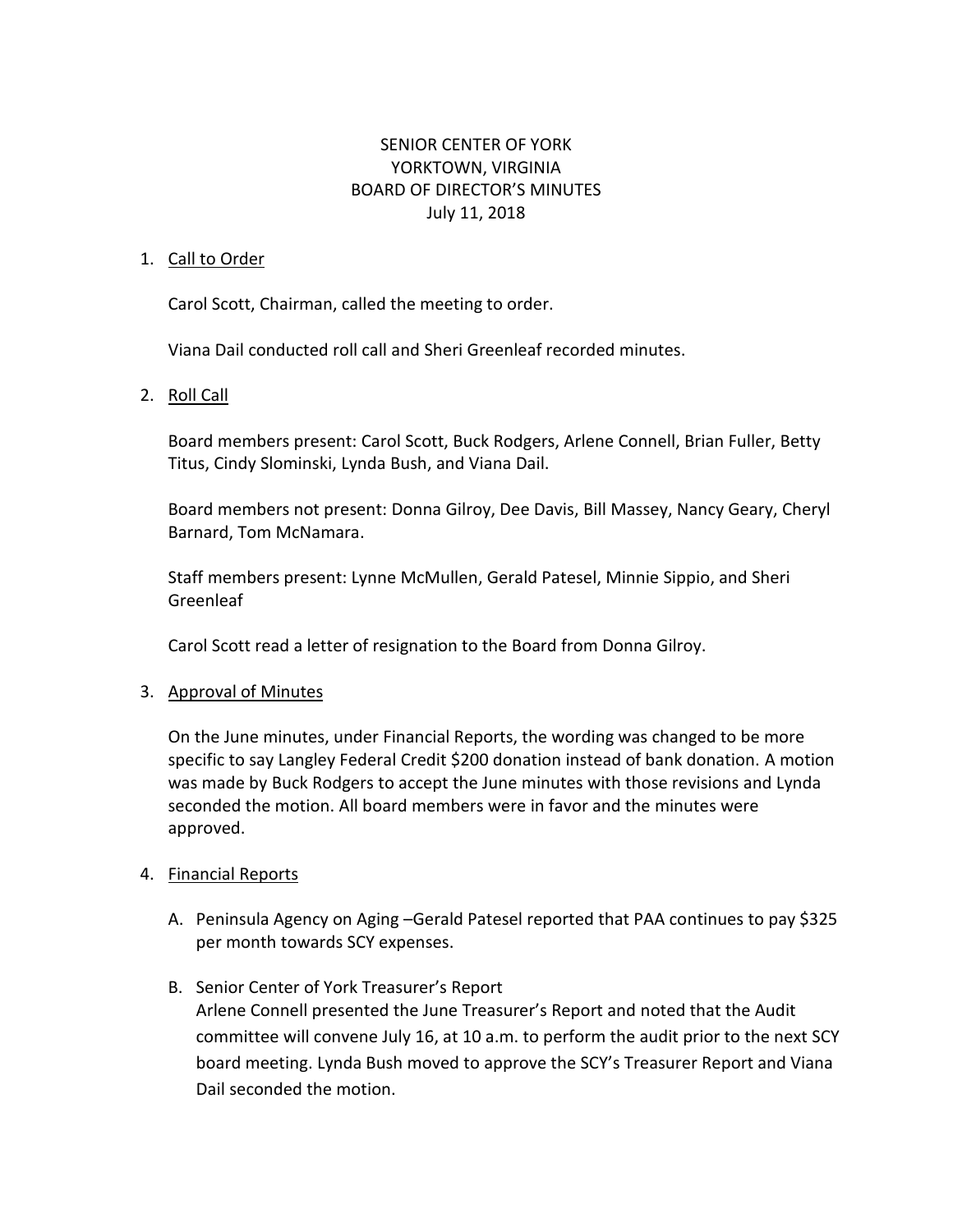# 5. Committee Reports

- A. Center Facility Operations Lynne McMullen stated that she followed up with the County's Public Works department about the replacement of the bathroom floors in the Center, and is waiting to hear back on when the work can be completed.
- B. Center Programs Carol Scott-There were 1420 Visitors in June. AARP Driver's class was held July 10 -11. The  $4<sup>th</sup>$  of July celebration went very well with so many board members in attendance to help. The Pandolfi concert will be on Friday, 13 July and the concert program was passed around for review. We went over upcoming programs and how many people had signed up. As Kathy Wahl will take a break over the summer, Sheri Greenleaf will be teaching a craft class on July 16, where the patrons will paint landscaping blocks like garden insects/animals. The TRIAD Ice Cream Social will be held on Wednesday, July, 18. War Stories & Pizza will be held July 23. Culture Day, "Patriotic Pieces," will be Monday, July 24 with Ron from AVPC Sound.

Program Announcements-The 'Vicki Lawrence and Mama' show at the Ferguson Center in Newport News has been rescheduled from October to May 23, 2019. 'Jersey Boys' will be at the Ferguson Center in April 2019. A clipboard has been placed at the front desk with several trip sign up lists to determine trip interest.

# C. Health Programs – Minnie Sippio

Minnie Sippio reported that 41 attended the TRIAD Active Shooter program on Friday, June 15<sup>th</sup>. Dining Club had 244 participants for meals including take home meals. "A Matter of Balance" program had 11 participants. There will be another 8 week class in the fall. The Beltone program with BINGO will be July 27. The diabetic program will run Tuesday, August 28 through Tuesday, October 2. The Senior Safety Summit will be October 16 at Northside Christian Church. The TRIAD Ice Cream Social will be July 18<sup>th</sup>. As part of that program, the Center is planning a 100<sup>th</sup> birthday celebration for patron Josephine Conese, and will collect 100 birthday cards to present to her at the program.

Lynda Bush asked about the status of hiring a Body Renewal substitute teacher. Lynne said that there has not been as many candidates applying for the position but that three interviews have been done, and negotiations are still being worked on with potential candidates. Cindy Slominski mentioned an instructor who works a Riverside who might be interested.

D. Peninsula Agency on Aging –Gerald Patesel Gerald Patesel noted that the Dining Club has again had intergenerational activities with the Boys and Girls Club and will continue into mid-August. There are openings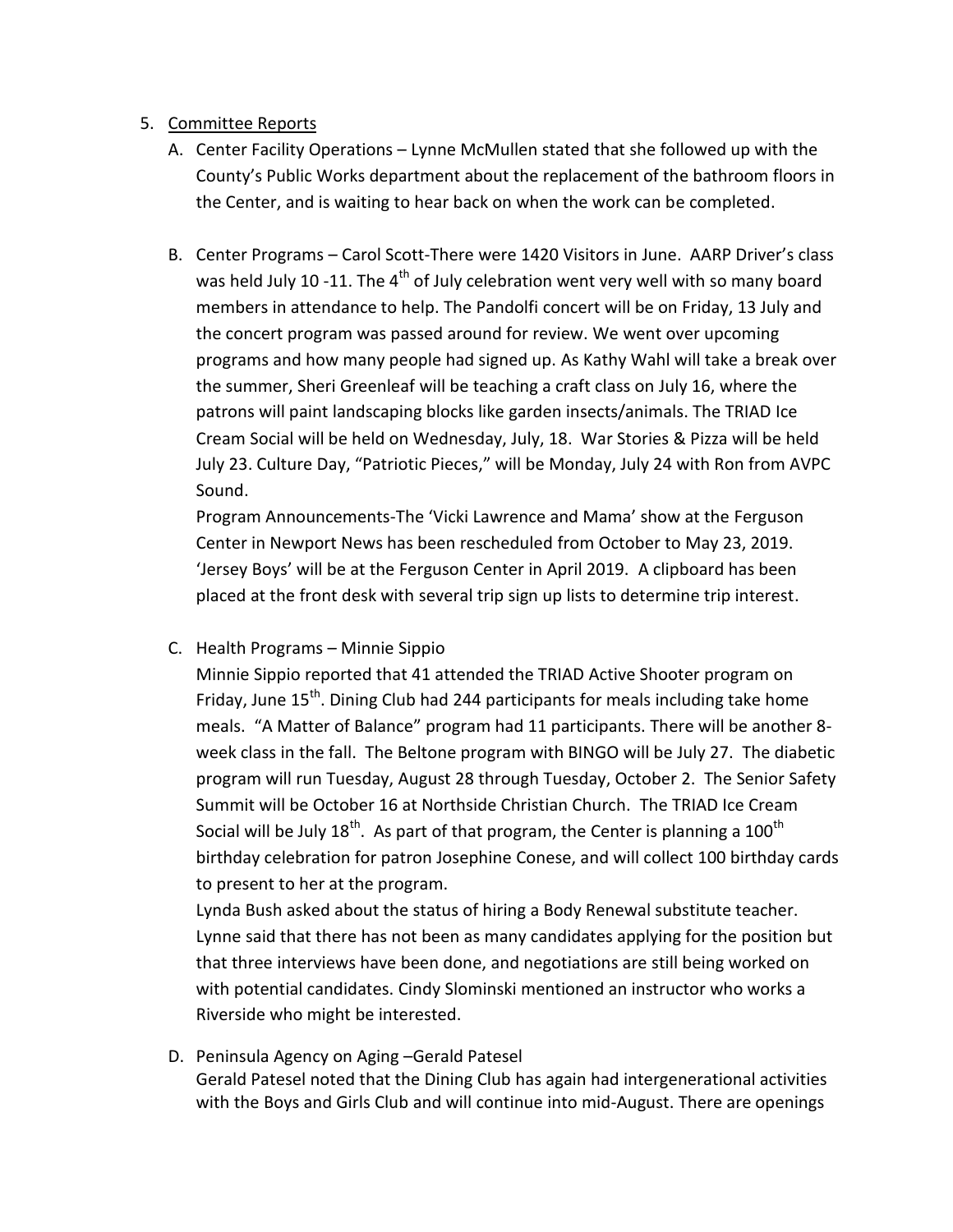in the Dining Club, so please put the word out. It was also noted that PAA is in their last part of the fiscal year. PAA is also initiating a local transportation center in Williamsburg with WATA Transportation Authority for Paratransit needs with Faith in Action volunteers for scheduling ease. The transportation will be for those ages 60 and up and will not have income restrictions.

E. York County – Brian Fuller

Brian Fuller reported that Bill Massey (PAA) will be doing a presentation to the York County Board of Supervisors regarding PAA involvement and support of the Senior Center and the York County community. The fall "Patriotic Concert Series" series of concerts will be on Tuesday nights will be military bands. The Yorktown  $4^{th}$  of July event went very well and we were pleased that cars had left the parking lots quickly at the conclusion of the fireworks. Summer programs are in full swing for Parks, Recreation and Tourism.

- 6. Old Business
	- A. SCY  $4^{th}$  of July Celebration Follow up on the SCY Indoor  $4^{th}$  of July Celebration. Carol Scott commended all volunteers on a great job and complimented PAA to Gerald Patesel that the side dishes were wonderful and the baked beans were especially delicious.
	- B. Program Meeting Update A couple of members of the program committee met to talk about upcoming programs and events for the Center. Some topics of discussion were karaoke, corn hole, a game day, a sing-a-long, chicken therapy, Norfolk Zoo trip, NASCAR, TIDES or Pilots Game trip, and possibly Putt-Putt. Other Board members made suggestions to include activities and York County's McReynold's Sports Complex, a mystery dinner theater, swimming or water aerobics at the Edgehill neighborhood pool, a trip to a Winery or Williamsburg tasting trail, Yorktown waterfront trip, coffee tasting, sporting events at local colleges, shows at local little theaters, a performance by an Elvis impersonator, trip to Brent & Beck's Bulbs in Gloucester, and a visit to the Vintner's Winer in York County. Lynne noted that the interest sign-up sheet for the Smithfield trip is full and we will soon be deciding the date of the trip. The Center is working with the library to sponsor a movie in October as well.
- 7. New Business –

Lynne noted that with popular demand, we will be collaborating with St. Mark Lutheran Church to present Mr. Pandolfi again this year. The concert will be Friday, July 13 at 1 p.m. at the church. There are eight acts signed up for the talent show that will be presented on September 7<sup>th</sup>. The Board discussed prizes for the acts and decided that